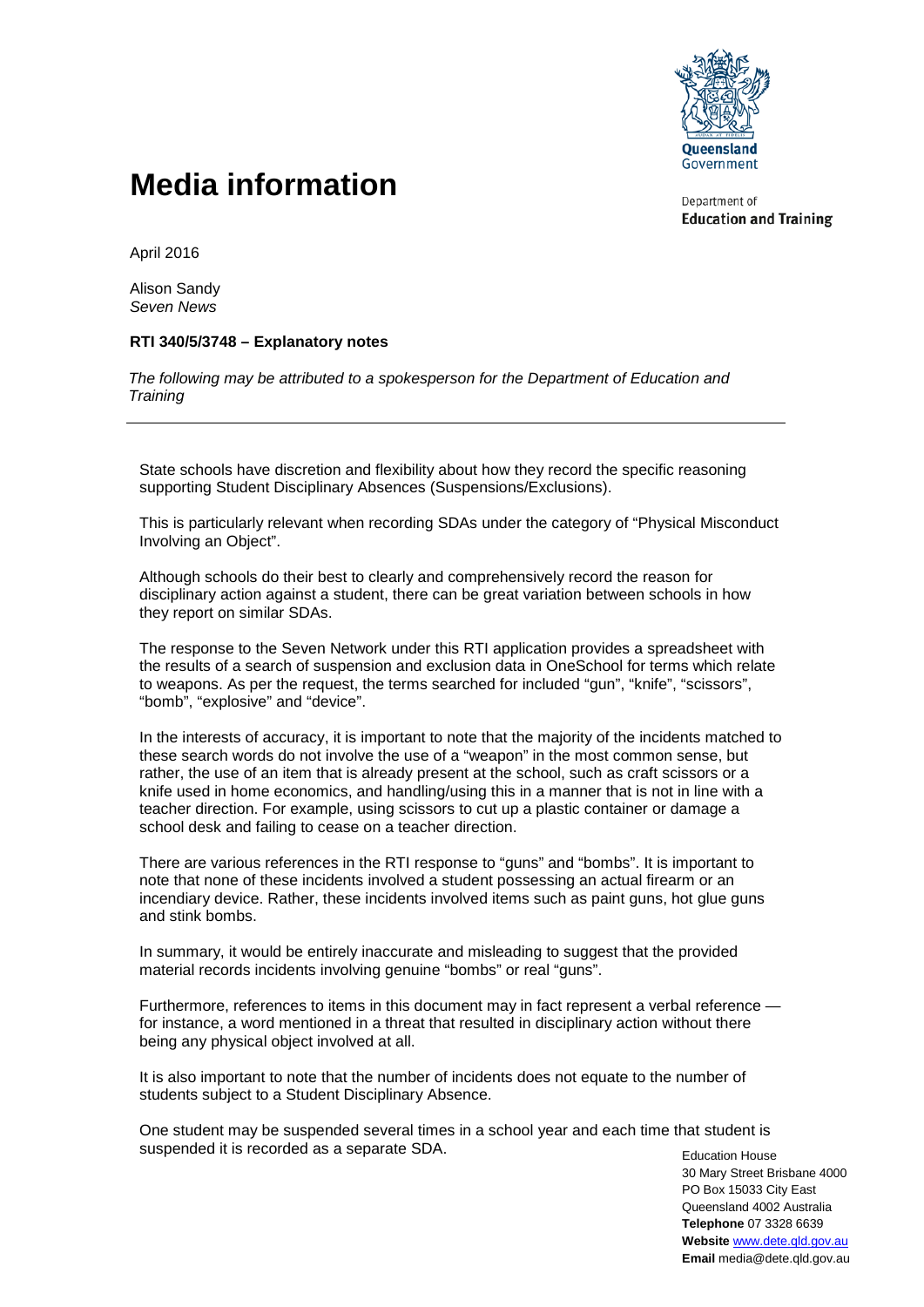A number of SDAs can also result from a single event where more than one student was involved.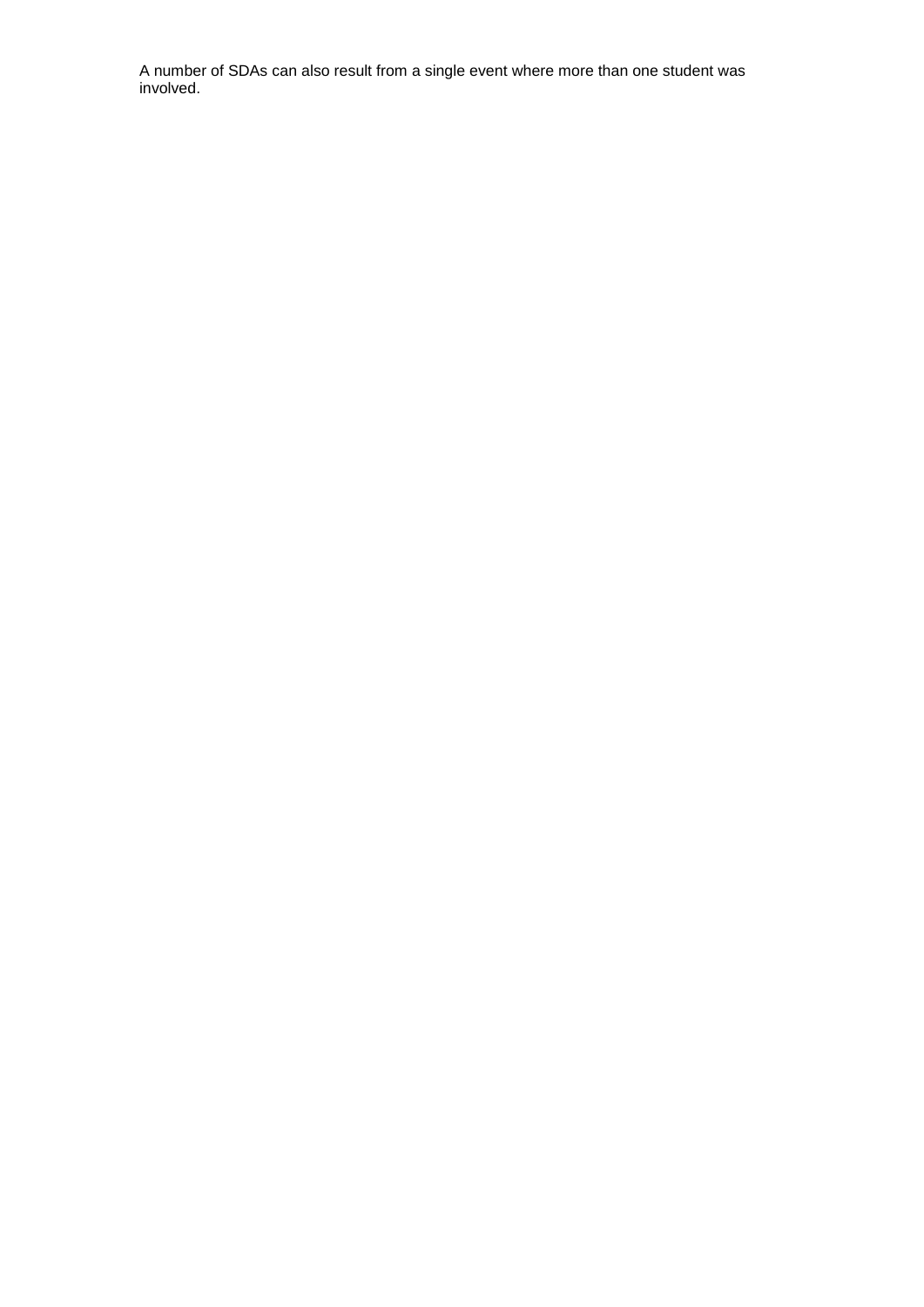|          | <b>SDA No School Name</b> | <b>Geographic Region</b>                    | <b>Suspension Type</b>                             | <b>Reason Description</b>                                                                                                | <b>Suspension</b> |                                                          | <b>Search Term Matched</b>                                                                  | <b>Actual Words Matched</b>                          |
|----------|---------------------------|---------------------------------------------|----------------------------------------------------|--------------------------------------------------------------------------------------------------------------------------|-------------------|----------------------------------------------------------|---------------------------------------------------------------------------------------------|------------------------------------------------------|
|          |                           | P Far North Queensland                      |                                                    |                                                                                                                          | <b>Date</b>       | ο 2015 scissor                                           |                                                                                             |                                                      |
|          |                           |                                             | <b>Short Suspension</b>                            | Physical Misconduct involving Students involving an object                                                               |                   |                                                          |                                                                                             | scissors (5)                                         |
|          |                           | Oentral Queensland<br>North Coast           | <b>Short Suspension</b>                            | Physical Misconduct involving Students involving an object                                                               |                   |                                                          |                                                                                             | weapon (3)                                           |
|          |                           | South East                                  | <b>Short Suspension</b>                            | Physical Misconduct involving Adults involving an object<br>Physical Misconduct involving Students involving an object   |                   |                                                          | $\frac{20}{20}$ /2015 weapon<br>$\frac{60}{5}$ /2015 scissor<br>$\frac{1}{2}$ /2015 scissor | scissors (3)                                         |
|          |                           | ွ South East                                | Exclusion<br><b>Short Suspension</b>               |                                                                                                                          |                   | C/2015 scissor                                           |                                                                                             | scissors (3)<br>scissors (1)                         |
|          |                           | Metropolitan                                |                                                    | Physical Misconduct involving Adults involving an object                                                                 |                   |                                                          |                                                                                             |                                                      |
|          |                           |                                             | Long Suspension                                    | Physical Misconduct involving Students involving an object                                                               |                   | 글 /2015 scissor                                          |                                                                                             | scissors (1)                                         |
|          |                           | Metropolitan                                | <b>Short Suspension</b>                            | Physical Misconduct involving Adults involving an object                                                                 |                   |                                                          | 운 /2015 knife, scissor                                                                      | knife (2), scissors (2)                              |
|          |                           | 6 North Coast<br>고 <mark>North Coast</mark> | <b>Short Suspension</b>                            | Physical Misconduct involving Students involving an object                                                               |                   | ក្ត /2015 knife                                          | 고/2015 dagger, scissor                                                                      | knife (1)                                            |
|          |                           | <mark>≩</mark> North Coast                  | <b>Short Suspension</b>                            | Physical Misconduct involving Students involving an object                                                               |                   | $\frac{1}{2}$ /2015 knife                                |                                                                                             | dagger (1), scissors (2)<br>knife (9)                |
|          |                           | South East                                  | <b>Short Suspension</b>                            | Physical Misconduct involving Students involving an object<br>Physical Misconduct involving Adults involving an object   |                   |                                                          |                                                                                             |                                                      |
| 12       |                           | North Coast                                 | <b>Short Suspension</b><br><b>Short Suspension</b> |                                                                                                                          |                   | $\frac{1}{5}$ /2015 scissor<br>$\frac{1}{3}$ /2015 knife |                                                                                             | scissors (2)                                         |
| 13       |                           | Central Queensland                          | <b>Short Suspension</b>                            | Physical Misconduct involving Students involving an object<br>Physical Misconduct involving Students involving an object |                   | ¤ /2015 knife                                            |                                                                                             | knife (1)<br>knife (3)                               |
| 14       |                           | Far North Queensland                        | <b>Short Suspension</b>                            | Physical Misconduct involving Adults involving an object                                                                 |                   | /2015 knife                                              |                                                                                             | knife (4)                                            |
|          |                           | North Coast                                 | <b>Short Suspension</b>                            | Physical Misconduct involving Students involving an object                                                               |                   |                                                          | /2015 scissor                                                                               | scissors (2)                                         |
| 16       |                           | South East                                  | Exclusion                                          | Physical Misconduct involving Students involving an object                                                               |                   | /2015 knife                                              |                                                                                             | knife (3)                                            |
| 17       |                           | South East                                  | <b>Short Suspension</b>                            |                                                                                                                          |                   | /2015 knife                                              |                                                                                             | knife (3)                                            |
| 18       |                           | Metropolitan                                | Long Suspension                                    | Physical Misconduct involving Students involving an object<br>Physical Misconduct involving Students involving an object |                   | /2015 knife                                              |                                                                                             | knife (4)                                            |
| 19       |                           | Metropolitan                                |                                                    | Physical Misconduct involving Students involving an object                                                               |                   |                                                          | /2015 scissor                                                                               | scissors (2)                                         |
| 20       |                           | North Coast                                 | <b>Short Suspension</b>                            |                                                                                                                          |                   |                                                          | $\sqrt{2015}$ explosive                                                                     |                                                      |
| 21       |                           | Darling Downs South West                    | <b>Short Suspension</b>                            | Physical Misconduct involving Students involving an object<br>Physical Misconduct involving Students involving an object |                   | /2015 knife                                              |                                                                                             | explosions (1)<br>knife (1)                          |
| 22       |                           | Metropolitan                                | Long Suspension<br><b>Short Suspension</b>         | Physical Misconduct involving Students involving an object                                                               |                   |                                                          | /2015 knife, weapon                                                                         | knife $(1)$ , weapon $(1)$                           |
| 23       |                           | South East                                  |                                                    | Physical Misconduct involving Adults involving an object                                                                 |                   |                                                          | /2015 scissor                                                                               |                                                      |
| 24       |                           | North Coast                                 | <b>Short Suspension</b><br><b>Short Suspension</b> |                                                                                                                          |                   |                                                          | /2015 scissor                                                                               | scissors (1)<br>scissors (3)                         |
| 25       |                           | North Queensland                            |                                                    | Physical Misconduct involving Students involving an object                                                               |                   | /2015 knife                                              |                                                                                             |                                                      |
|          |                           |                                             | <b>Short Suspension</b>                            | Physical Misconduct involving Students involving an object                                                               |                   |                                                          |                                                                                             | knife (2)                                            |
| 26<br>27 |                           | South East                                  | <b>Short Suspension</b>                            | Physical Misconduct involving Students involving an object                                                               |                   |                                                          | /2015 scissor                                                                               | scissors (3)                                         |
| 28       |                           | Metropolitan<br>North Queensland            | <b>Short Suspension</b>                            | Physical Misconduct involving Students involving an object                                                               |                   | /2015 knife                                              | /2015 scissor                                                                               | scissors (5)<br>knife (2)                            |
|          |                           | South East                                  | Long Suspension                                    | Physical Misconduct involving Adults involving an object                                                                 |                   |                                                          | /2015 scissor                                                                               |                                                      |
| 29<br>30 |                           | North Queensland                            | <b>Short Suspension</b>                            | Physical Misconduct involving Adults involving an object                                                                 |                   |                                                          |                                                                                             | scissors (1)                                         |
| 31       |                           | North Coast                                 | Long Suspension                                    | Physical Misconduct involving Students involving an object                                                               |                   | /2015 gun                                                | /2015 scissor                                                                               | gun (1)                                              |
|          |                           |                                             | <b>Short Suspension</b>                            | Physical Misconduct involving Adults involving an object                                                                 |                   | /2015 knife                                              |                                                                                             | scissors (1)                                         |
| 32<br>33 |                           | Metropolitan<br>South East                  | <b>Short Suspension</b><br><b>Short Suspension</b> | Physical Misconduct involving Students involving an object                                                               |                   |                                                          | /2015 scissor                                                                               | knife (1)<br>scissors (3)                            |
| 34       |                           | South East                                  | Exclusion                                          | Physical Misconduct involving Students involving an object<br>Physical Misconduct involving Students involving an object |                   |                                                          | /2015 knife, weapon                                                                         | knife $(1)$ , weapon $(1)$                           |
| 35       |                           | South East                                  | Exclusion                                          | Physical Misconduct involving Students involving an object                                                               |                   |                                                          |                                                                                             |                                                      |
| 36       |                           | Darling Downs South West                    | <b>Short Suspension</b>                            | Physical Misconduct involving Students involving an object                                                               |                   |                                                          | /2015 gun, replica gun, weapon<br>/2015 scissor                                             | gun (6), replica gun (1), weapon (1)<br>scissors (1) |
| 37       |                           | South East                                  | Exclusion                                          | Physical Misconduct involving Adults involving an object                                                                 |                   |                                                          | /2015 knife, scissor                                                                        | knife (8), scissors (2)                              |
| 38       |                           | North Coast                                 | <b>Short Suspension</b>                            | Physical Misconduct involving Students involving an object                                                               |                   | /2015 knife                                              |                                                                                             | knife (2)                                            |
| 39       |                           | North Coast                                 | <b>Short Suspension</b>                            | Physical Misconduct involving Adults involving an object                                                                 |                   |                                                          | /2015 scissor                                                                               | scissors (1)                                         |
|          |                           | South East                                  | Exclusion                                          | Physical Misconduct involving Adults involving an object                                                                 |                   |                                                          | /2015 aun. knife. knuckleduster                                                             | guns (1), knife (1), knuckle dusters (1)             |
| 41       |                           | North Queensland                            | Long Suspension                                    | Physical Misconduct involving Students involving an object                                                               |                   | /2015 knife                                              |                                                                                             | knife (18)                                           |
| 42       |                           | North Coast                                 | <b>Short Suspension</b>                            | Physical Misconduct involving Adults involving an object                                                                 |                   |                                                          | /2015 scissor                                                                               | scissors (1)                                         |
|          |                           | North Queensland                            | <b>Short Suspension</b>                            | Physical Misconduct involving Students involving an object                                                               |                   | /2015 knife                                              |                                                                                             | knife (18)                                           |
| 44       |                           | North Coast                                 | <b>Short Suspension</b>                            | Physical Misconduct involving Adults involving an object                                                                 |                   |                                                          | $/2015$ device                                                                              | device (1)                                           |
|          |                           | North Coast                                 | <b>Short Suspension</b>                            | Physical Misconduct involving Adults involving an object                                                                 |                   |                                                          | /2015 scissor                                                                               | scissors (4)                                         |
| 46       |                           | South East                                  | <b>Short Suspension</b>                            | Physical Misconduct involving Students involving an object                                                               |                   | /2015 knife                                              |                                                                                             | knife (2)                                            |
| 47       |                           | North Coast                                 | <b>Short Suspension</b>                            | Physical Misconduct involving Adults involving an object                                                                 |                   |                                                          | /2015 scissor                                                                               | scissors (3)                                         |
|          |                           | South East                                  | <b>Short Suspension</b>                            | Physical Misconduct involving Students involving an object                                                               |                   | /2015 knife                                              |                                                                                             | knife (3)                                            |
| 49       |                           | Metropolitan                                | <b>Short Suspension</b>                            | Physical Misconduct involving Students involving an object                                                               |                   |                                                          | /2015 scissor                                                                               | scissors (4)                                         |
| 50       |                           | South East                                  | <b>Short Suspension</b>                            | Physical Misconduct involving Students involving an object                                                               |                   | $/2015$ knife                                            |                                                                                             | knife (2)                                            |
| 51       |                           | North Coast                                 | <b>Short Suspension</b>                            | Physical Misconduct involving Students involving an object                                                               |                   |                                                          | /2015 scissor                                                                               | scissors (2)                                         |
| 52       |                           | Darling Downs South West                    | <b>Short Suspension</b>                            | Physical Misconduct involving Students involving an object                                                               |                   |                                                          | /2015 scissor                                                                               | scissors (2)                                         |
| 53       |                           | Far North Queensland                        | <b>Short Suspension</b>                            | Physical Misconduct involving Adults involving an object                                                                 |                   |                                                          | $\sqrt{2015}$ device                                                                        | device (1)                                           |
| 54       |                           | North Coast                                 | <b>Short Suspension</b>                            | Physical Misconduct involving Students involving an object                                                               |                   |                                                          | /2015 scissor                                                                               | scissors (10)                                        |
| 55       |                           | North Coast                                 | <b>Short Suspension</b>                            | Physical Misconduct involving Students involving an object                                                               |                   |                                                          | /2015 scissor                                                                               | scissors (1)                                         |
| 56       |                           | Metropolitan                                | Long Suspension                                    | Physical Misconduct involving Students involving an object                                                               |                   |                                                          | /2015 knife, sword                                                                          | knife (4), knives (1), swords (1)                    |
| 57       |                           | North Coast                                 | <b>Short Suspension</b>                            | Physical Misconduct involving Adults involving an object                                                                 |                   |                                                          | /2015 scissor                                                                               | scissors (1)                                         |
| 58       |                           | North Coast                                 | <b>Short Suspension</b>                            | Physical Misconduct involving Students involving an object                                                               |                   |                                                          | /2015 scissor                                                                               | scissors (2)                                         |
| 59       |                           | Far North Queensland                        | Exclusion                                          | Physical Misconduct involving Students involving an object                                                               |                   |                                                          | /2015 scissor                                                                               | scissors (1)                                         |
| 60       |                           | Metropolitan                                | <b>Short Suspension</b>                            | Physical Misconduct involving Students involving an object                                                               |                   |                                                          | /2015 scissor                                                                               | scissors (4)                                         |
| 61       |                           | South East                                  | <b>Short Suspension</b>                            | Physical Misconduct involving Students involving an object                                                               |                   |                                                          | /2015 scissor, weapon                                                                       | scissors (1), weapon (1)                             |
|          |                           |                                             |                                                    |                                                                                                                          |                   |                                                          |                                                                                             |                                                      |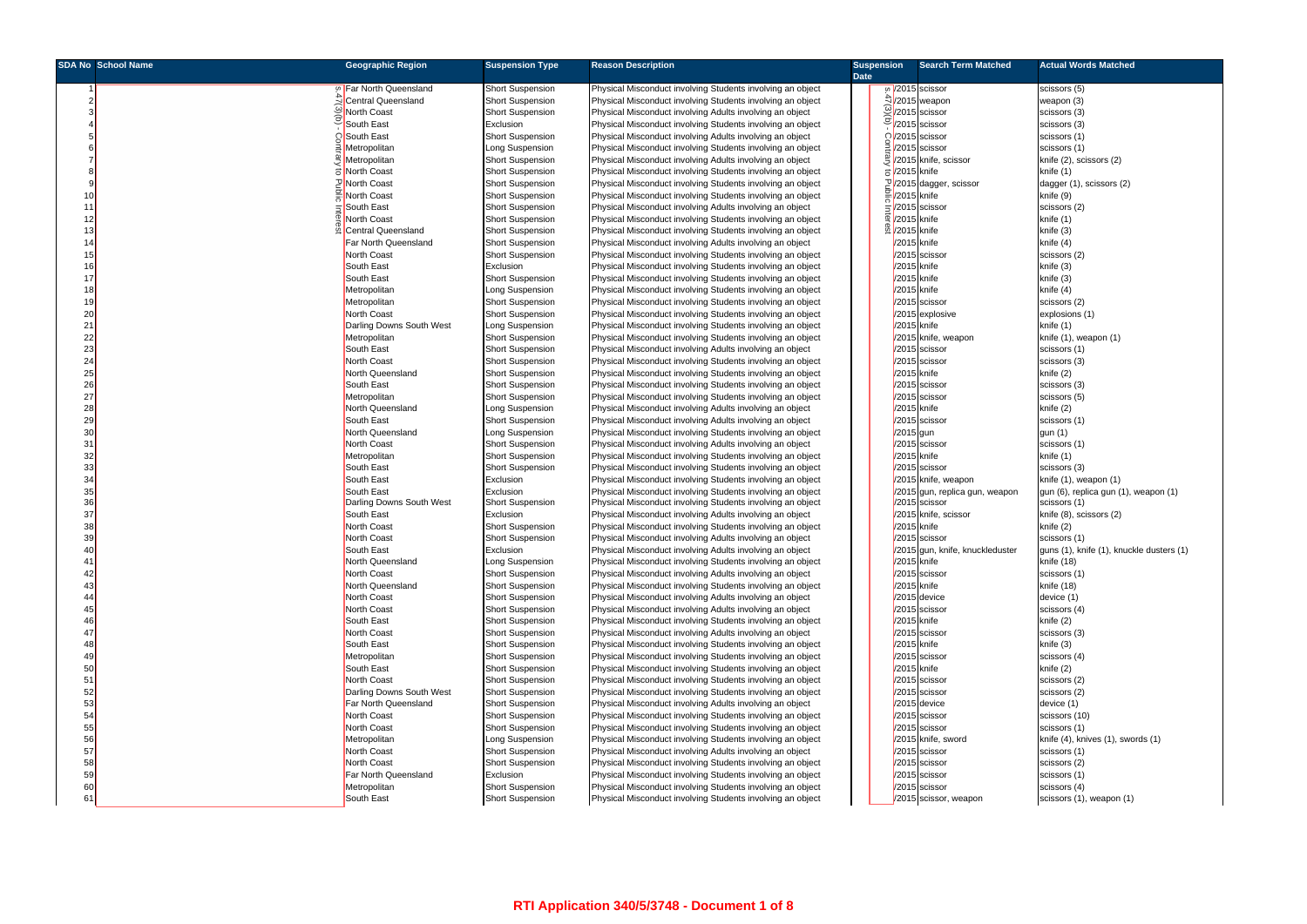|          | <b>SDA No School Name</b> | <b>Geographic Region</b>            | <b>Suspension Type</b>                     | <b>Reason Description</b>                                                                                                | <b>Suspension</b> | <b>Search Term Matched</b>      | <b>Actual Words Matched</b>           |
|----------|---------------------------|-------------------------------------|--------------------------------------------|--------------------------------------------------------------------------------------------------------------------------|-------------------|---------------------------------|---------------------------------------|
|          |                           |                                     |                                            |                                                                                                                          | <b>Date</b>       |                                 |                                       |
| 62       |                           | Darling Downs South West            | <b>Short Suspension</b>                    | Physical Misconduct involving Students involving an object                                                               |                   | $\frac{\text{6}}{2015}$ scissor | scissors (1)                          |
| 63       |                           | <b>North Coast</b>                  | <b>Short Suspension</b>                    | Physical Misconduct involving Students involving an object                                                               |                   | $\frac{1}{\omega}$ 2015 scissor | sissors (3)                           |
| 64       |                           | South East                          | <b>Short Suspension</b>                    | Physical Misconduct involving Students involving an object                                                               |                   | $\approx$ /2015 scissor, weapon | scissors (1), weapon (1)              |
| 65       |                           | Darling Downs South West            | <b>Short Suspension</b>                    | Physical Misconduct involving Students involving an object                                                               |                   | V2015 knife, scissor            | knife (1), scissors (1)               |
| 66       |                           | <b>North Coast</b>                  | <b>Short Suspension</b>                    | Physical Misconduct involving Students involving an object                                                               |                   | $Q$ /2015 scissor               | scissors (1)                          |
| 67       |                           | North Coast                         | <b>Short Suspension</b>                    | Physical Misconduct involving Adults involving an object                                                                 |                   | $\frac{3}{2}$ /2015 scissor     | scissors (4)                          |
| 68       |                           | Darling Downs South West            | Long Suspension                            | Physical Misconduct involving Students involving an object                                                               |                   | <i>ಫೆ  </i> /2015 knife         | knife (1)                             |
| 69       |                           | South East                          | <b>Short Suspension</b>                    | Physical Misconduct involving Students involving an object                                                               |                   | $\sigma$ /2015 scissor          | scissors (4)                          |
| 70       |                           | <b>Central Queensland</b>           | <b>Short Suspension</b>                    | Physical Misconduct involving Students involving an object                                                               |                   | $2$ /2015 knife                 | knife (4)                             |
| 71       |                           | Far North Queensland                | <b>Short Suspension</b>                    | Physical Misconduct involving Adults involving an object                                                                 |                   | $\frac{2015}{2015}$ scissor     | scissors (3)                          |
| 72       |                           | <b>North Coast</b>                  | <b>Short Suspension</b>                    | Physical Misconduct involving Students involving an object                                                               |                   | $\overline{5}$ /2015 scissor    | scissors (1)                          |
| 73       |                           | Far North Queensland                | <b>Short Suspension</b>                    | Physical Misconduct involving Adults involving an object                                                                 |                   | 2015 scissor                    | scissors (4)                          |
| 74       |                           | South East                          | <b>Short Suspension</b>                    | Physical Misconduct involving Students involving an object                                                               |                   | $\frac{\alpha}{2015}$ scissor   | scissors (1)                          |
| 75       |                           | Darling Downs South West            | <b>Short Suspension</b>                    | Physical Misconduct involving Students involving an object                                                               |                   | /2015 knife                     | knife (1)                             |
| 76       |                           | Central Queensland                  | <b>Short Suspension</b>                    | Physical Misconduct involving Students involving an object                                                               |                   | $\frac{2015}{1000}$ weapon      | weapon $(2)$                          |
| 77       |                           | Far North Queensland                | <b>Short Suspension</b>                    | Physical Misconduct involving Students involving an object                                                               |                   | /2015 scissor                   | scissors (3)                          |
| 78       |                           | North Coast                         | <b>Short Suspension</b>                    | Physical Misconduct involving Adults involving an object                                                                 |                   | /2015 knife                     | knife (1)                             |
| 79       |                           | South East                          | <b>Short Suspension</b>                    | Physical Misconduct involving Adults involving an object                                                                 |                   | /2015 scissor                   | scissors (1)                          |
| 80       |                           | <b>North Coast</b>                  | <b>Short Suspension</b>                    | Physical Misconduct involving Students involving an object                                                               |                   | /2015 knife                     | knife (3)                             |
| 81       |                           | North Coast                         | Exclusion                                  | Physical Misconduct involving Students involving an object                                                               |                   | /2015 hammer                    | hammer (1)                            |
| 82       |                           | Far North Queensland                | <b>Short Suspension</b>                    | Physical Misconduct involving Adults involving an object                                                                 |                   | /2015 scissor                   | scissors (2)                          |
| 83       |                           | North Coast                         | <b>Short Suspension</b>                    | Physical Misconduct involving Students involving an object                                                               |                   | $\sqrt{2015}$ knife             | knife (2)                             |
| 84       |                           | South East                          | <b>Short Suspension</b>                    | Physical Misconduct involving Students involving an object                                                               |                   | /2015 knife                     | knife (2)                             |
| 85       |                           | South East                          | Exclusion                                  | Physical Misconduct involving Students involving an object                                                               |                   | /2015 knife                     | knife (5)                             |
| 86       |                           | Metropolitan                        | <b>Short Suspension</b>                    | Physical Misconduct involving Students involving an object                                                               |                   | /2015 bomb                      | bomb $(1)$ , bombs $(1)$              |
| 87       |                           | Far North Queensland                | <b>Short Suspension</b>                    | Physical Misconduct involving Adults involving an object                                                                 |                   | /2015 hammer                    | hammers (1)                           |
| 88       |                           | Metropolitan                        | <b>Short Suspension</b>                    | Physical Misconduct involving Students involving an object                                                               |                   | /2015 knife                     | knife (1)                             |
| 89       |                           | <b>Central Queensland</b>           | <b>Short Suspension</b>                    | Physical Misconduct involving Students involving an object                                                               |                   | /2015 scissor                   | scissors (1)                          |
| 90       |                           | South East                          | <b>Short Suspension</b>                    | Physical Misconduct involving Students involving an object                                                               |                   | /2015 scissor                   | scissors (2)                          |
| 91       |                           | North Queensland                    | <b>Short Suspension</b>                    | Physical Misconduct involving Students involving an object                                                               |                   | /2015 scissor                   | scissors (1)                          |
| 92       |                           | Metropolitan                        | <b>Short Suspension</b>                    | Physical Misconduct involving Students involving an object                                                               |                   | /2015 scissor                   | scissors (2)                          |
| 93       |                           | Metropolitan                        | <b>Short Suspension</b>                    | Physical Misconduct involving Students involving an object                                                               |                   | $\sqrt{2015}$ scissor           | scissors (1)                          |
| 94       |                           | Central Queensland                  | <b>Short Suspension</b>                    | Physical Misconduct involving Students involving an object                                                               |                   | /2015 knife                     | knife (2)                             |
| 95       |                           | <b>Central Queensland</b>           | <b>Short Suspension</b>                    | Physical Misconduct involving Students involving an object                                                               |                   | /2015 scissor                   | scissors (3)                          |
| 96       |                           | Metropolitan                        | <b>Short Suspension</b>                    | Physical Misconduct involving Students involving an object                                                               |                   | /2015 scissor                   | scissors (1)                          |
| 97       |                           | Far North Queensland                | <b>Short Suspension</b>                    | Physical Misconduct involving Students involving an object                                                               |                   | $\sqrt{2015}$ device            | device (1)                            |
| 98<br>99 |                           | Metropolitan                        | Long Suspension                            | Physical Misconduct involving Students involving an object<br>Physical Misconduct involving Students involving an object |                   | $/2015$ weapon<br>scissor       | weapon (1)                            |
| 100      |                           | <b>Metropolitan</b><br>Metropolitan | <b>Short Suspension</b><br>Long Suspension | Physical Misconduct involving Adults involving an object                                                                 | V201              | /2015 scissor                   | scissors (1)<br>scissors (1)          |
| 101      |                           | North Coast                         | <b>Short Suspension</b>                    | Physical Misconduct involving Students involving an object                                                               |                   | $\sqrt{2015}$ weapon            | weapon (1)                            |
| 102      |                           | Far North Queensland                | <b>Short Suspension</b>                    | Physical Misconduct involving Students involving an object                                                               |                   | /2015 scissor                   | scissors (3)                          |
| 103      |                           | <b>Central Queensland</b>           | <b>Short Suspension</b>                    | Physical Misconduct involving Adults involving an object                                                                 |                   | /2015 scissor                   | scissors (2)                          |
| 104      |                           | North Coast                         | Long Suspension                            | Physical Misconduct involving Students involving an object                                                               |                   | $/2015$ knife                   | knife (3)                             |
| 105      |                           | Far North Queensland                | <b>Short Suspension</b>                    | Physical Misconduct involving Adults involving an object                                                                 |                   | $/2015$ knife                   | knife (1)                             |
| 106      |                           | Metropolitan                        | <b>Short Suspension</b>                    | Physical Misconduct involving Adults involving an object                                                                 |                   | /2015 knife                     | knife (2)                             |
| 107      |                           | South East                          | <b>Short Suspension</b>                    | Physical Misconduct involving Students involving an object                                                               |                   | /2015 knife                     | knife (9)                             |
| 108      |                           | South East                          | <b>Short Suspension</b>                    | Physical Misconduct involving Adults involving an object                                                                 |                   | /2015 scissor                   | scissors (2)                          |
| 109      |                           | North Coast                         | <b>Short Suspension</b>                    | Physical Misconduct involving Students involving an object                                                               |                   | /2015 scissor                   | scissors (3)                          |
| 110      |                           | Darling Downs South West            | <b>Short Suspension</b>                    | Physical Misconduct involving Students involving an object                                                               |                   | /2015 scissor                   | scissors (1)                          |
| 111      |                           | North Coast                         | <b>Short Suspension</b>                    | Physical Misconduct involving Students involving an object                                                               |                   | /2015 scissor                   | scissors (3)                          |
| 112      |                           | Metropolitan                        | <b>Short Suspension</b>                    | Physical Misconduct involving Students involving an object                                                               |                   | $\frac{2015}{200}$ weapon       | weapons (1)                           |
| 113      |                           | Far North Queensland                | <b>Short Suspension</b>                    | Physical Misconduct involving Adults involving an object                                                                 |                   | $\sqrt{2015}$ knife             | knife (3)                             |
| 114      |                           | Metropolitan                        | <b>Short Suspension</b>                    | Physical Misconduct involving Students involving an object                                                               |                   | $/2015$ weapon                  | weapon (1), weapons (1)               |
| 115      |                           | North Coast                         | <b>Short Suspension</b>                    | Physical Misconduct involving Students involving an object                                                               |                   | /2015 scissor                   | scissors (3)                          |
| 116      |                           | South East                          | <b>Short Suspension</b>                    | Physical Misconduct involving Students involving an object                                                               |                   | /2015 scissor, weapon           | scissors (4), weapon (5), weapons (3) |
| 117      |                           | North Coast                         | <b>Short Suspension</b>                    | Physical Misconduct involving Students involving an object                                                               |                   | /2015 knife                     | knife (1)                             |
| 118      |                           | South East                          | <b>Short Suspension</b>                    | Physical Misconduct involving Students involving an object                                                               |                   | /2015 scissor, weapon           | scissors (4), weapon (5), weapons (3) |
| 119      |                           | North Coast                         | <b>Short Suspension</b>                    | Physical Misconduct involving Students involving an object                                                               |                   | /2015 scissor                   | scissors (1)                          |
| 120      |                           | North Coast                         | <b>Short Suspension</b>                    | Physical Misconduct involving Adults involving an object                                                                 |                   | /2015 explosive                 | explosion (2)                         |
| 121      |                           | Metropolitan                        | <b>Short Suspension</b>                    | Physical Misconduct involving Adults involving an object                                                                 |                   | /2015 scissor                   | scissors (4)                          |
| 122      |                           | South East                          | <b>Short Suspension</b>                    | Physical Misconduct involving Adults involving an object                                                                 |                   | /2015 scissor                   | scissors (1)                          |
| 123      |                           | Metropolitan                        | <b>Short Suspension</b>                    | Physical Misconduct involving Students involving an object                                                               |                   | $\sqrt{2015}$ knife             | knife (7)                             |
| 124      |                           | Metropolitan                        | Long Suspension                            | Physical Misconduct involving Students involving an object                                                               |                   | /2015 scissor                   | scissors (1)                          |
| 125      |                           | North Queensland                    | Long Suspension                            | Physical Misconduct involving Students involving an object                                                               |                   | /2015 knife                     | knife (2)                             |
| 126      |                           | Darling Downs South West            | <b>Short Suspension</b>                    | Physical Misconduct involving Adults involving an object                                                                 |                   | $\sqrt{2015}$ device            | device (1)                            |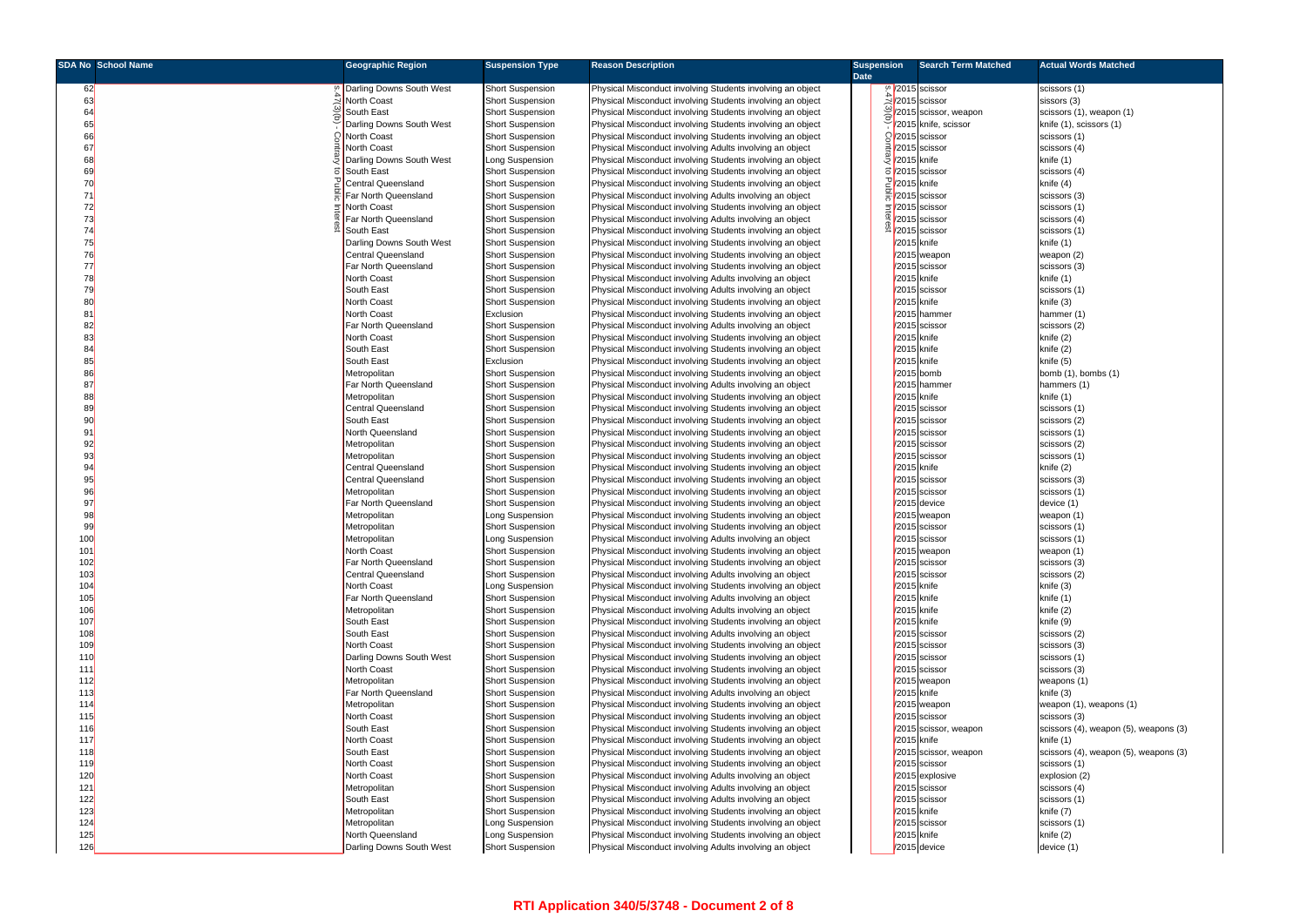|            | <b>SDA No School Name</b> | <b>Geographic Region</b>               | <b>Suspension Type</b>                             | <b>Reason Description</b>                                                                                                | <b>Suspension</b> |                          | <b>Search Term Matched</b>        | <b>Actual Words Matched</b> |
|------------|---------------------------|----------------------------------------|----------------------------------------------------|--------------------------------------------------------------------------------------------------------------------------|-------------------|--------------------------|-----------------------------------|-----------------------------|
|            |                           |                                        |                                                    |                                                                                                                          | <b>Date</b>       |                          |                                   |                             |
| 127        |                           | North Queensland                       | <b>Short Suspension</b>                            | Physical Misconduct involving Students involving an object                                                               |                   |                          | ∞ 2015 scissor                    | scissors (3)                |
| 128        |                           | South East                             | Exclusion                                          | Physical Misconduct involving Students involving an object                                                               |                   |                          | 식2015 hammer                      | hammer (1)                  |
| 129        |                           | South East                             | Exclusion                                          | Physical Misconduct involving Students involving an object                                                               |                   |                          | $\frac{60}{2}$ 2015 scissor       | scissors (3)                |
| 130        |                           | North Coast                            | <b>Short Suspension</b>                            | Physical Misconduct involving Adults involving an object                                                                 |                   |                          | $\widehat{\sigma}$ 2015 hammer    | hammer (1)                  |
| 131        |                           | <b>North Coast</b>                     | <b>Short Suspension</b>                            | Physical Misconduct involving Students involving an object                                                               |                   | $Q$ 2015 knife           |                                   | knife (2)                   |
| 132        |                           | North Coast                            | Long Suspension                                    | Physical Misconduct involving Students involving an object                                                               |                   | 효 2015 knife             |                                   | knife (2)                   |
| 133        |                           | Metropolitan                           | <b>Short Suspension</b>                            | Physical Misconduct involving Students involving an object                                                               |                   |                          | $\frac{9}{5}$ 2015 scissor        | scissors (1)                |
| 134        |                           | South East                             | <b>Short Suspension</b>                            | Physical Misconduct involving Students involving an object                                                               |                   |                          | $\sigma$ 2015 scissor             | scissors (1)                |
| 135        |                           | North Coast                            | Exclusion                                          | Physical Misconduct involving Students involving an object                                                               |                   |                          | 고2015 scissor                     | scissor (1), scissors (1)   |
| 136        |                           | South East                             | <b>Short Suspension</b>                            | Physical Misconduct involving Students involving an object                                                               |                   | 읓2015 knife              |                                   | knife (2)                   |
| 137        |                           | North Coast                            | <b>Short Suspension</b>                            | Physical Misconduct involving Students involving an object                                                               |                   | $\frac{1}{2}$ 2015 knife |                                   | knife (1)                   |
| 138        |                           | <b>North Coast</b>                     | Long Suspension                                    | Physical Misconduct involving Adults involving an object                                                                 |                   | $\frac{1}{2}$ 2015 knife |                                   | knife (1)                   |
| 139        |                           | Central Queensland                     | <b>Short Suspension</b>                            | Physical Misconduct involving Students involving an object                                                               |                   |                          | 2015 scissor                      | scissors (1)                |
| 140        |                           | North Coast                            | <b>Short Suspension</b>                            | Physical Misconduct involving Adults involving an object                                                                 |                   | 2015 gun                 |                                   | gun (2)                     |
| 141        |                           | <b>North Coast</b>                     | Long Suspension                                    | Physical Misconduct involving Students involving an object                                                               |                   |                          | $2015$ knife                      | knife (4)                   |
| 142        |                           | North Coast                            | <b>Short Suspension</b>                            | Physical Misconduct involving Students involving an object                                                               |                   |                          | 2015 scissor                      | scissors (4)                |
| 143        |                           | Darling Downs South West               | <b>Short Suspension</b>                            | Physical Misconduct involving Adults involving an object                                                                 |                   |                          | 2015 knife                        | knife (1)                   |
| 144        |                           |                                        |                                                    |                                                                                                                          |                   |                          |                                   |                             |
| 145        |                           | North Queensland                       | Long Suspension                                    | Physical Misconduct involving Students involving an object                                                               |                   |                          | 2015 scissor                      | sciccors (1), scissors (1)  |
|            |                           | South East                             | <b>Short Suspension</b>                            | Physical Misconduct involving Students involving an object                                                               |                   |                          | 2015 scissor                      | scissors (1)                |
| 146        |                           | Metropolitan                           | <b>Short Suspension</b>                            | Physical Misconduct involving Students involving an object                                                               |                   |                          | 2015 scissor                      | scissors (1)                |
| 147        |                           | North Coast                            | <b>Short Suspension</b>                            | Physical Misconduct involving Students involving an object                                                               |                   |                          | 2015 knife                        | knife (4)                   |
| 148        |                           | South East                             | <b>Short Suspension</b>                            | Physical Misconduct involving Students involving an object                                                               |                   |                          | 2015 hammer                       | hammer (2)                  |
| 149        |                           | Far North Queensland                   | <b>Short Suspension</b>                            | Physical Misconduct involving Students involving an object                                                               |                   |                          | 2015 scissor                      | scissors (2)                |
| 150        |                           | Darling Downs South West               | <b>Short Suspension</b>                            | Physical Misconduct involving Students involving an object                                                               |                   | 2015 gun                 |                                   | gun $(4)$                   |
| 151        |                           | Darling Downs South West               | <b>Short Suspension</b>                            | Physical Misconduct involving Students involving an object                                                               |                   | 2015 gun                 |                                   | gun (4)                     |
| 152        |                           | Metropolitan                           | <b>Short Suspension</b>                            | Physical Misconduct involving Students involving an object                                                               |                   |                          | 2015 hammer                       | hammer (2)                  |
| 153        |                           | North Queensland                       | <b>Short Suspension</b>                            | Physical Misconduct involving Students involving an object                                                               |                   |                          | 2015 scissor                      | scissors (2)                |
| 154        |                           | South East                             | Long Suspension                                    | Physical Misconduct involving Students involving an object                                                               |                   |                          | 2015 weapon                       | weapon (1)                  |
| 155        |                           | Central Queensland                     | <b>Short Suspension</b>                            | Physical Misconduct involving Students involving an object                                                               |                   |                          | 2015 hammer                       | hammer (1)                  |
| 156        |                           | Metropolitan                           | <b>Short Suspension</b>                            | Physical Misconduct involving Students involving an object                                                               |                   |                          | 2015 scissor                      | scissors (1)                |
| 157        |                           | <b>Central Queensland</b>              | <b>Short Suspension</b>                            | Physical Misconduct involving Students involving an object                                                               |                   |                          | 2015 scissor                      | scissors (2)                |
| 158        |                           | Far North Queensland                   | Long Suspension                                    | Physical Misconduct involving Students involving an object                                                               |                   |                          | 2015 weapon                       | weapon (1)                  |
| 159        |                           | South East                             | Exclusion                                          | Physical Misconduct involving Students involving an object                                                               |                   |                          | 2015 knife                        | knife (2)                   |
| 160        |                           | North Queensland                       | <b>Short Suspension</b>                            | Physical Misconduct involving Students involving an object                                                               |                   |                          | 2015 scissor                      | scissors (1)                |
| 161        |                           | North Coast                            | <b>Short Suspension</b>                            | Physical Misconduct involving Adults involving an object                                                                 |                   |                          | 2015 knife                        | knife (2)                   |
| 162        |                           | <b>Central Queensland</b>              | <b>Short Suspension</b>                            | Physical Misconduct involving Students involving an object                                                               |                   |                          | 2015 weapon                       | weapon (1)                  |
| 163        |                           | Metropolitan                           | <b>Short Suspension</b>                            | Physical Misconduct involving Students involving an object                                                               |                   |                          | 2015 knife                        | knife (2)                   |
| 164        |                           | North Queensland                       | Short Suspension                                   | Physical Misconduct involving Students involving an object                                                               |                   |                          | 2015 scissor                      | scissors (2)                |
| 165<br>166 |                           | Metropolitan<br>South East             | <b>Short Suspension</b>                            | Physical Misconduct involving Students involving an object<br>Physical Misconduct involving Students involving an object |                   |                          | 2015 knife<br>2015 scissor        | knife (4)                   |
| 167        |                           | North Queensland                       | Short Suspension                                   |                                                                                                                          |                   |                          | 2015 knife                        | scissors (2)<br>knife (1)   |
|            |                           | South East                             | <b>Short Suspension</b>                            | Physical Misconduct involving Adults involving an object                                                                 |                   |                          |                                   |                             |
| 168        |                           |                                        | <b>Short Suspension</b>                            | Physical Misconduct involving Students involving an object                                                               |                   |                          | 2015 knife, scissor<br>2015 knife | knife (1), scissors (1)     |
| 169<br>170 |                           | Darling Downs South West<br>South East | <b>Short Suspension</b><br><b>Short Suspension</b> | Physical Misconduct involving Students involving an object<br>Physical Misconduct involving Adults involving an object   |                   |                          | 2015 hammer                       | knife (1)<br>hammer (1)     |
| 171        |                           |                                        |                                                    |                                                                                                                          |                   |                          | 2015 scissor                      |                             |
| 172        |                           | Metropolitan<br>South East             | <b>Short Suspension</b>                            | Physical Misconduct involving Adults involving an object                                                                 |                   |                          | 2015 scissor                      | scissor (1), scissors (3)   |
|            |                           | <b>North Coast</b>                     | <b>Short Suspension</b>                            | Physical Misconduct involving Students involving an object                                                               |                   |                          |                                   | scissors (2)                |
| 173<br>174 |                           | <b>Central Queensland</b>              | <b>Short Suspension</b>                            | Physical Misconduct involving Adults involving an object                                                                 |                   |                          | 2015 sword<br>2015 scissor        | sword (1)                   |
| 175        |                           | Far North Queensland                   | <b>Short Suspension</b>                            | Physical Misconduct involving Adults involving an object                                                                 |                   |                          | 2015 scissor                      | scissors (1)                |
| 176        |                           | <b>Central Queensland</b>              | <b>Short Suspension</b>                            | Physical Misconduct involving Students involving an object<br>Physical Misconduct involving Students involving an object |                   |                          | 2015 scissor                      | scissors (1)                |
|            |                           |                                        | <b>Short Suspension</b>                            | Physical Misconduct involving Students involving an object                                                               |                   |                          |                                   | scissors (3)                |
| 177        |                           | North Coast                            | <b>Short Suspension</b>                            |                                                                                                                          |                   |                          | 2015 scissor                      | scissors (2)                |
| 178<br>179 |                           | South East<br>North Coast              | <b>Short Suspension</b>                            | Physical Misconduct involving Students involving an object<br>Physical Misconduct involving Students involving an object |                   |                          | 2015 scissor                      | scissors (1)                |
|            |                           |                                        | <b>Short Suspension</b>                            |                                                                                                                          |                   | 2015 gun                 |                                   | gun (1)                     |
| 180        |                           | North Coast                            | <b>Short Suspension</b>                            | Physical Misconduct involving Students involving an object                                                               |                   |                          | 2015 knife                        | knife (4)                   |
| 181        |                           | South East                             | <b>Short Suspension</b>                            | Physical Misconduct involving Students involving an object                                                               |                   |                          | 2015 scissor                      | scissors (2)                |
| 182        |                           | Metropolitan                           | <b>Short Suspension</b>                            | Physical Misconduct involving Students involving an object                                                               |                   |                          | 2015 sword                        | sword (1)                   |
| 183        |                           | North Coast                            | <b>Short Suspension</b>                            | Physical Misconduct involving Students involving an object                                                               |                   |                          | 2015 knife                        | knife (2)                   |
| 184        |                           | North Coast                            | <b>Short Suspension</b>                            | Physical Misconduct involving Students involving an object                                                               |                   |                          | 2015 knife                        | knife (1)                   |
| 185        |                           | Metropolitan<br>South East             | Exclusion                                          | Physical Misconduct involving Students involving an object                                                               |                   |                          | 2015 knife                        | knife (2)                   |
| 186        |                           | Far North Queensland                   | <b>Short Suspension</b>                            | Physical Misconduct involving Students involving an object                                                               |                   |                          | 2015 scissor                      | scissors (1)                |
| 187        |                           |                                        | <b>Short Suspension</b>                            | Physical Misconduct involving Students involving an object                                                               |                   |                          | 2015 scissor                      | scissors (5)                |
| 188        |                           | North Queensland                       | <b>Short Suspension</b>                            | Physical Misconduct involving Adults involving an object                                                                 |                   |                          | 2015 scissor                      | scissors (1)                |
| 189        |                           | South East                             | <b>Short Suspension</b>                            | Physical Misconduct involving Adults involving an object                                                                 |                   |                          | 2015 scissor                      | scissors (2)                |
| 190<br>191 |                           | Far North Queensland                   | Long Suspension                                    | Physical Misconduct involving Adults involving an object                                                                 |                   |                          | 2015 scissor                      | scissors (1)                |
|            |                           | North Coast                            | <b>Short Suspension</b>                            | Physical Misconduct involving Students involving an object                                                               |                   |                          | 2015 scissor                      | scissors (1)                |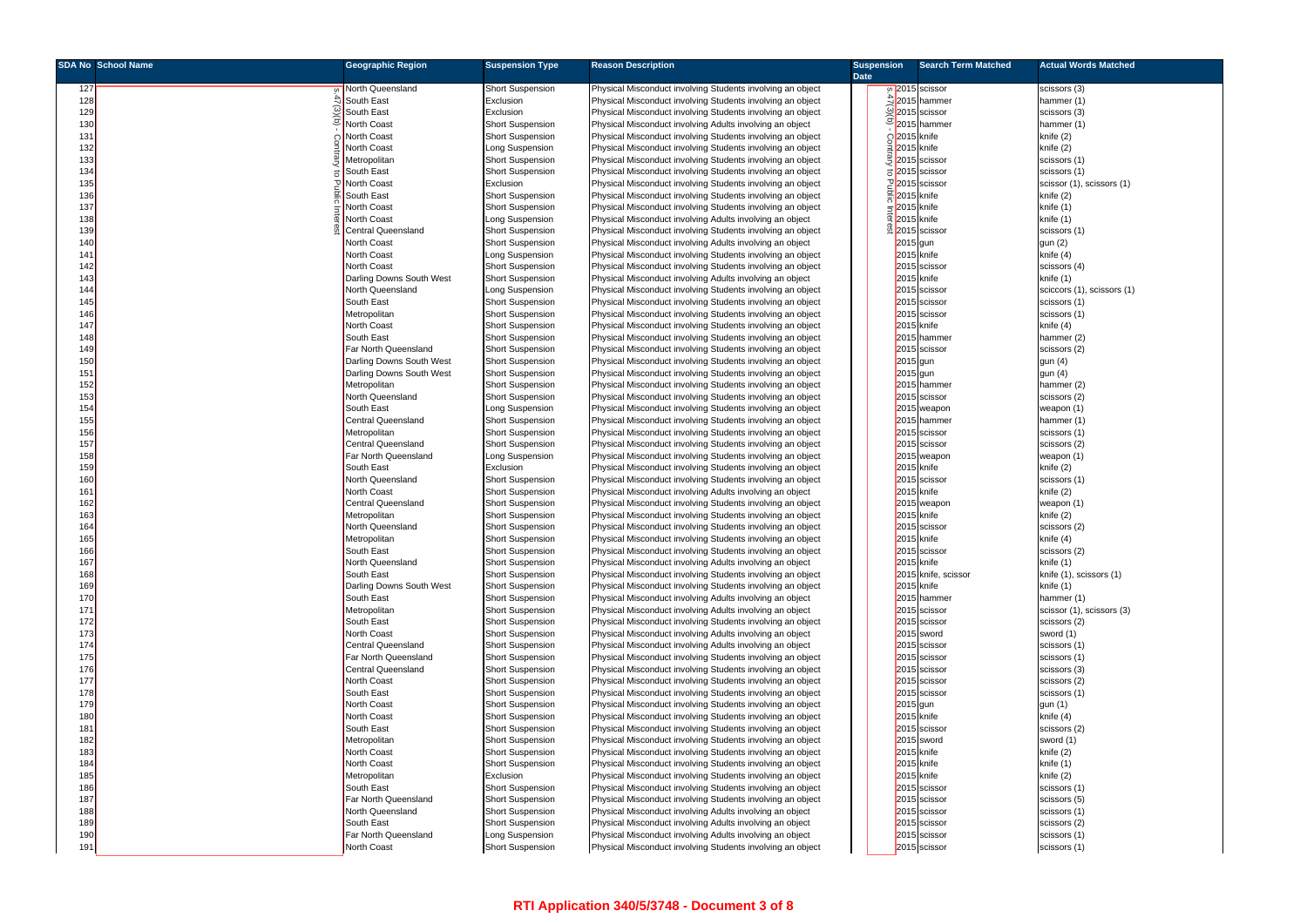|            | <b>SDA No School Name</b> | <b>Geographic Region</b>                | <b>Suspension Type</b>                             | <b>Reason Description</b>                                                                                                | <b>Suspension</b> | <b>Search Term Matched</b>    | <b>Actual Words Matched</b>   |
|------------|---------------------------|-----------------------------------------|----------------------------------------------------|--------------------------------------------------------------------------------------------------------------------------|-------------------|-------------------------------|-------------------------------|
| 192        |                           | P Far North Queensland                  | <b>Short Suspension</b>                            | Physical Misconduct involving Adults involving an object                                                                 | <b>Date</b>       | 0 2015 scissor                | scissors (1)                  |
| 193        |                           | Metropolitan                            | <b>Short Suspension</b>                            | Physical Misconduct involving Students involving an object                                                               |                   | $\frac{4}{2}$ 2015 scissor    | scissors (3)                  |
| 194        |                           | ≌Metropolitan                           | <b>Short Suspension</b>                            | Physical Misconduct involving Students involving an object                                                               |                   | 2015 scissor                  | scissors (1)                  |
| 195        |                           | South East                              | <b>Short Suspension</b>                            | Physical Misconduct involving Students involving an object                                                               |                   | 2015 scissor                  | scissors (1)                  |
| 196        |                           | C North Queensland                      | <b>Short Suspension</b>                            | Physical Misconduct involving Students involving an object                                                               |                   | C2015 weapon                  | weapon (2)                    |
| 197        |                           | South East                              | Exclusion                                          | Physical Misconduct involving Students involving an object                                                               |                   | 2015 knife                    | knife (1)                     |
| 198        |                           | North Queensland                        | <b>Short Suspension</b>                            | Physical Misconduct involving Students involving an object                                                               |                   | 운 2015 scissor                | scissors (1)                  |
| 199        |                           | North Queensland                        | Long Suspension                                    | Physical Misconduct involving Students involving an object                                                               | <u>ರ 201</u>      | 5 gun                         | gun (1)                       |
| 200        |                           | North Queensland                        | <b>Short Suspension</b>                            | Physical Misconduct involving Students involving an object                                                               |                   | <sup>기</sup> 2015 gun         | gun (1)                       |
| 201        |                           | North Queensland                        | <b>Short Suspension</b>                            | Physical Misconduct involving Students involving an object                                                               |                   | $\frac{d}{dx}$ 2015 gun       | gun (1)                       |
| 202        |                           | South East                              | <b>Short Suspension</b>                            | Physical Misconduct involving Students involving an object                                                               |                   | $\frac{1}{2}$ 2015 knife      | knife (3)                     |
| 203        |                           | Metropolitan                            | <b>Short Suspension</b>                            | Physical Misconduct involving Students involving an object                                                               |                   | 2015 scissor                  | scissors (1)                  |
| 204        |                           | North Queensland                        | <b>Short Suspension</b>                            | Physical Misconduct involving Adults involving an object                                                                 |                   | $\frac{\alpha}{2015}$ scissor | scissors (2)                  |
| 205        |                           | Darling Downs South West                | <b>Short Suspension</b>                            | Physical Misconduct involving Students involving an object                                                               |                   | 2015 scissor                  | scissors (1)                  |
| 206        |                           | Darling Downs South West                | <b>Short Suspension</b>                            | Physical Misconduct involving Students involving an object                                                               |                   | 2015 scissor                  | scissors (6)                  |
| 207        |                           | Far North Queensland                    | <b>Short Suspension</b>                            | Physical Misconduct involving Adults involving an object                                                                 |                   | 2015 scissor                  | scissors (1)                  |
| 208        |                           | Metropolitan                            | <b>Short Suspension</b>                            | Physical Misconduct involving Students involving an object                                                               |                   | 2015 scissor                  | scissors (7)                  |
| 209        |                           | South East                              | <b>Short Suspension</b>                            | Physical Misconduct involving Students involving an object                                                               |                   | 2015 weapon                   | weapon (2), weapons (1)       |
| 210        |                           | North Coast<br>South East               | <b>Short Suspension</b>                            | Physical Misconduct involving Students involving an object                                                               |                   | 2015 scissor                  | scissors (1)                  |
| 211<br>212 |                           | South East                              | <b>Short Suspension</b><br><b>Short Suspension</b> | Physical Misconduct involving Students involving an object<br>Physical Misconduct involving Students involving an object |                   | 2015 scissor<br>2015 knife    | scissors (1)<br>knife (6)     |
| 213        |                           | South East                              | <b>Short Suspension</b>                            | Physical Misconduct involving Students involving an object                                                               |                   | 2015 knife                    | knife (6)                     |
| 214        |                           | North Coast                             | <b>Short Suspension</b>                            | Physical Misconduct involving Students involving an object                                                               |                   | 2015 scissor                  | scissors (1)                  |
| 215        |                           | Darling Downs South West                | Long Suspension                                    | Physical Misconduct involving Students involving an object                                                               |                   | 2015 scissor                  | scissors (4)                  |
| 216        |                           | <b>North Coast</b>                      | <b>Short Suspension</b>                            | Physical Misconduct involving Students involving an object                                                               |                   | 2015 scissor                  | scissors (1)                  |
| 217        |                           | Darling Downs South West                | <b>Short Suspension</b>                            | Physical Misconduct involving Adults involving an object                                                                 |                   | 2015 baseball bat             | baseball bat (1)              |
| 218        |                           | South East                              | <b>Short Suspension</b>                            | Physical Misconduct involving Students involving an object                                                               |                   | 2015 scissor                  | scissors (1)                  |
| 219        |                           | <b>North Coast</b>                      | <b>Short Suspension</b>                            | Physical Misconduct involving Adults involving an object                                                                 |                   | 2015 scissor                  | scissors (2)                  |
| 220        |                           | Far North Queensland                    | <b>Short Suspension</b>                            | Physical Misconduct involving Adults involving an object                                                                 |                   | 2015 scissor                  | scissors (2)                  |
| 221        |                           | Metropolitan                            | <b>Short Suspension</b>                            | Physical Misconduct involving Students involving an object                                                               |                   | 2015 scissor                  | scissors (6)                  |
| 222        |                           | South East                              | Exclusion                                          | Physical Misconduct involving Students involving an object                                                               |                   | 2015 knife                    | knife (6)                     |
| 223        |                           | North Queensland                        | Exclusion                                          | Physical Misconduct involving Students involving an object                                                               |                   | 2015 knife                    | knife (1)                     |
| 224        |                           | South East                              | <b>Short Suspension</b>                            | Physical Misconduct involving Students involving an object                                                               |                   | 2015 scissor                  | scissors (1)                  |
| 225        |                           | South East                              | Exclusion                                          | Physical Misconduct involving Students involving an object                                                               |                   | 2015 knife                    | knife (4)                     |
| 226        |                           | Darling Downs South West                | <b>Short Suspension</b>                            | Physical Misconduct involving Adults involving an object                                                                 |                   | 2015 weapon                   | weapon (1), weapons (2)       |
| 227        |                           | <b>North Coast</b>                      | Long Suspension                                    | Physical Misconduct involving Students involving an object                                                               |                   | 2015 weapon                   | weapon (1)                    |
| 228        |                           | South East                              | <b>Short Suspension</b>                            | Physical Misconduct involving Students involving an object                                                               |                   | 2015 scissor                  | scissors (3)                  |
| 229        |                           | Darling Downs South West                | <b>Short Suspension</b>                            | Physical Misconduct involving Students involving an object                                                               | 201               | hammer                        | hammer (2)                    |
| 230<br>231 |                           | Darling Downs South West                | <b>Short Suspension</b><br>Short Suspension        | Physical Misconduct involving Students involving an object                                                               |                   | 2015 scissor<br>2015 scissor  | scissors (2)                  |
| 232        |                           | Darling Downs South West<br>North Coast | <b>Short Suspension</b>                            | Physical Misconduct involving Students involving an object<br>Physical Misconduct involving Adults involving an object   |                   | 2015 explosive                | scissors (1)                  |
| 233        |                           | Metropolitan                            | <b>Short Suspension</b>                            | Physical Misconduct involving Students involving an object                                                               |                   | 2015 scissor                  | explosion (1)<br>scissors (3) |
| 234        |                           | Darling Downs South West                | <b>Short Suspension</b>                            | Physical Misconduct involving Students involving an object                                                               |                   | 2015 scissor                  | scissors (2)                  |
| 235        |                           | Metropolitan                            | <b>Short Suspension</b>                            | Physical Misconduct involving Students involving an object                                                               |                   | $2015$ knife                  | knife (2)                     |
| 236        |                           | South East                              | <b>Short Suspension</b>                            | Physical Misconduct involving Students involving an object                                                               |                   | 2015 hammer                   | hammer (1)                    |
| 237        |                           | Metropolitan                            | <b>Short Suspension</b>                            | Physical Misconduct involving Students involving an object                                                               |                   | 2015 scissor                  | scissors (4)                  |
| 238        |                           | South East                              | <b>Short Suspension</b>                            | Physical Misconduct involving Students involving an object                                                               |                   | 2015 hammer                   | hammer (2)                    |
| 239        |                           | South East                              | <b>Short Suspension</b>                            | Physical Misconduct involving Adults involving an object                                                                 |                   | $2015$ gun, toy gun           | gun (4), toy gun (1)          |
| 240        |                           | South East                              | <b>Short Suspension</b>                            | Physical Misconduct involving Adults involving an object                                                                 |                   | 2015 scissor                  | scissor (1), scissors (3)     |
| 241        |                           | North Coast                             | <b>Short Suspension</b>                            | Physical Misconduct involving Students involving an object                                                               |                   | 2015 scissor                  | scissors (1)                  |
| 242        |                           | <b>North Coast</b>                      | <b>Short Suspension</b>                            | Physical Misconduct involving Students involving an object                                                               |                   | 2015 scissor                  | scissors (1)                  |
| 243        |                           | North Coast                             | <b>Short Suspension</b>                            | Physical Misconduct involving Students involving an object                                                               |                   | 2015 scissor                  | scissors (1)                  |
| 244        |                           | <b>Central Queensland</b>               | <b>Short Suspension</b>                            | Physical Misconduct involving Adults involving an object                                                                 |                   | 2015 scissor                  | scissors (1)                  |
| 245        |                           | North Coast                             | <b>Short Suspension</b>                            | Physical Misconduct involving Students involving an object                                                               |                   | 2015 scissor                  | scissors (1)                  |
| 246        |                           | <b>North Coast</b>                      | <b>Short Suspension</b>                            | Physical Misconduct involving Students involving an object                                                               |                   | 2015 scissor                  | scissors (1)                  |
| 247        |                           | Metropolitan                            | Exclusion                                          | Physical Misconduct involving Students involving an object                                                               |                   | 2015 weapon                   | weapon (1)                    |
| 248        |                           | South East                              | <b>Short Suspension</b>                            | Physical Misconduct involving Adults involving an object                                                                 |                   | $2015$ gun                    | gun (1)                       |
| 249        |                           | <b>Central Queensland</b>               | <b>Short Suspension</b>                            | Physical Misconduct involving Adults involving an object                                                                 |                   | 2015 gun, scissor             | guns (1), scissors (1)        |
| 250        |                           | Metropolitan<br>Far North Queensland    | Short Suspension                                   | Physical Misconduct involving Students involving an object                                                               |                   | 2015 scissor<br>2015 scissor  | scissors (1)                  |
| 251<br>252 |                           | Metropolitan                            | <b>Short Suspension</b><br><b>Short Suspension</b> | Physical Misconduct involving Students involving an object<br>Physical Misconduct involving Students involving an object |                   | 2015 scissor                  | scissors (1)<br>scissors (5)  |
| 253        |                           | South East                              | Exclusion                                          | Physical Misconduct involving Students involving an object                                                               |                   | 2015 knife                    | knife (2)                     |
| 254        |                           | South East                              | <b>Short Suspension</b>                            | Physical Misconduct involving Students involving an object                                                               |                   | 2015 knife                    | knife (5)                     |
| 255        |                           | Metropolitan                            | <b>Short Suspension</b>                            | Physical Misconduct involving Adults involving an object                                                                 |                   | 2015 scissor                  | scissors (1)                  |
| 256        |                           | Metropolitan                            | <b>Short Suspension</b>                            | Physical Misconduct involving Students involving an object                                                               |                   | 2015 scissor                  | scissors (2)                  |
|            |                           |                                         |                                                    |                                                                                                                          |                   |                               |                               |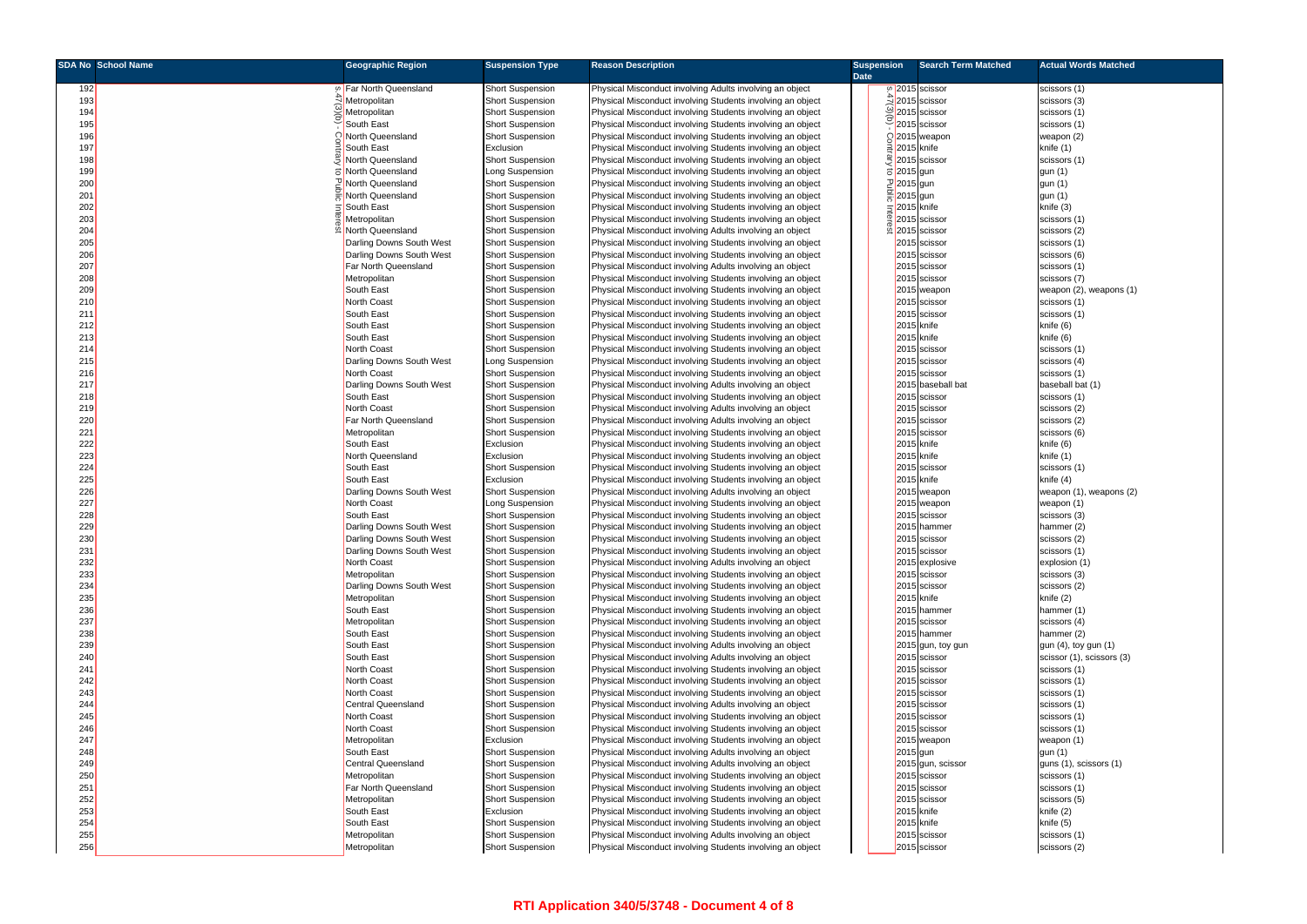| <b>SDA No School Name</b> | <b>Geographic Region</b>  | <b>Suspension Type</b>                             | <b>Reason Description</b>                                  | <b>Suspension</b> | <b>Search Term Matched</b>             | <b>Actual Words Matched</b>          |
|---------------------------|---------------------------|----------------------------------------------------|------------------------------------------------------------|-------------------|----------------------------------------|--------------------------------------|
|                           |                           |                                                    |                                                            | <b>Date</b>       |                                        |                                      |
| 257                       | Morth Queensland          | <b>Short Suspension</b>                            | Physical Misconduct involving Adults involving an object   |                   | $\omega$ 2015 weapon                   | weapon (8)                           |
| 258                       | ☆North Coast              | <b>Short Suspension</b>                            | Physical Misconduct involving Students involving an object |                   | $\frac{4}{2}$ 2015 scissor             | scissors (2)                         |
| 259                       | Far North Queensland      | <b>Short Suspension</b>                            | Physical Misconduct involving Adults involving an object   |                   | $\frac{10}{2}$ 2015 knife              | knife (1)                            |
| 260                       | Metropolitan              | <b>Short Suspension</b>                            | Physical Misconduct involving Students involving an object |                   | $\overline{\overline{C}}$ 2015 scissor | scissors (2)                         |
| 261                       | ිCentral Queensland       | <b>Short Suspension</b>                            | Physical Misconduct involving Adults involving an object   |                   | O2015 knife                            | knife (3), knives (2)                |
| 262                       | <b>Central Queensland</b> | <b>Short Suspension</b>                            | Physical Misconduct involving Students involving an object |                   | 글 2015 explosive                       | explosion (1)                        |
| 263                       | <b>North Coast</b>        | <b>Short Suspension</b>                            | Physical Misconduct involving Adults involving an object   |                   | $\frac{3}{5}$ 2015 bomb                | bomb $(1)$                           |
| 264                       | North Coast               | <b>Short Suspension</b>                            | Physical Misconduct involving Students involving an object |                   | 5 <sup>2015</sup> scissor              | scissors (2)                         |
| 265                       | ঢ় South East             | <b>Short Suspension</b>                            | Physical Misconduct involving Students involving an object |                   | 고 <mark>2015</mark> scissor            | scissors (2)                         |
| 266                       | Far North Queensland      | <b>Short Suspension</b>                            | Physical Misconduct involving Students involving an object |                   | $\frac{2015}{5}$ 2015 scissor          | scissors (3)                         |
| 267                       | Far North Queensland      | <b>Short Suspension</b>                            | Physical Misconduct involving Students involving an object |                   | $\frac{1}{2}$ 2015 scissor             | scissors (3)                         |
| 268                       | Metropolitan              | Long Suspension                                    | Physical Misconduct involving Students involving an object |                   | $\frac{\overline{p}}{2}$ 2015 scissor  | scissors (3)                         |
| 269                       | North Coast               | <b>Short Suspension</b>                            | Physical Misconduct involving Students involving an object |                   | g 2015 knife                           | knife (1)                            |
| 270                       | North Queensland          | Long Suspension                                    | Physical Misconduct involving Adults involving an object   |                   | 2015 scissor                           | scissors (3)                         |
| 271                       | Darling Downs South West  | <b>Short Suspension</b>                            | Physical Misconduct involving Students involving an object |                   | 2015 scissor                           | scissors (2)                         |
| 272                       | South East                | <b>Short Suspension</b>                            | Physical Misconduct involving Adults involving an object   |                   | 2015 scissor                           | scissors (1)                         |
| 273                       | Darling Downs South West  | Long Suspension                                    | Physical Misconduct involving Students involving an object |                   | 2015 knife                             | knife (8)                            |
| 274                       | North Coast               | <b>Short Suspension</b>                            | Physical Misconduct involving Students involving an object |                   | 2015 knife                             | knife (3)                            |
| 275                       | <b>North Coast</b>        | <b>Short Suspension</b>                            | Physical Misconduct involving Adults involving an object   |                   | 2015 knife                             | knife (1)                            |
| 276                       | <b>Central Queensland</b> | <b>Short Suspension</b>                            | Physical Misconduct involving Adults involving an object   |                   | 2015 scissor                           | scissors (3)                         |
| 277                       | <b>North Coast</b>        |                                                    | Physical Misconduct involving Students involving an object |                   | 5 knife                                | knife (3)                            |
| 278                       | North Coast               | <b>Short Suspension</b><br><b>Short Suspension</b> |                                                            |                   | 201<br>2015 knife                      | knife (3)                            |
|                           |                           |                                                    | Physical Misconduct involving Students involving an object |                   |                                        |                                      |
| 279                       | North Queensland          | Exclusion                                          | Physical Misconduct involving Students involving an object |                   | 201<br>knife, scissor, weapon          | knife (1), scissors (5), weapons (2) |
| 280                       | North Coast               | <b>Short Suspension</b>                            | Physical Misconduct involving Students involving an object |                   | 2015 knife                             | knife (3)                            |
| 281                       | <b>North Coast</b>        | <b>Short Suspension</b>                            | Physical Misconduct involving Students involving an object |                   | 5 knife<br>2015                        | knife (3)                            |
| 282                       | North Coast               | <b>Short Suspension</b>                            | Physical Misconduct involving Students involving an object |                   | 2015 knife                             | knife (3)                            |
| 283                       | North Coast               | <b>Short Suspension</b>                            | Physical Misconduct involving Students involving an object |                   | 2015 knife                             | knife (3)                            |
| 284                       | Far North Queensland      | <b>Short Suspension</b>                            | Physical Misconduct involving Students involving an object |                   | scissor<br>201                         | scissors (1)                         |
| 285                       | North Queensland          | <b>Short Suspension</b>                            | Physical Misconduct involving Students involving an object |                   | 2015 scissor                           | scissors (6)                         |
| 286                       | Central Queensland        | <b>Short Suspension</b>                            | Physical Misconduct involving Students involving an object |                   | 2015 scissor                           | scissors (3)                         |
| 287                       | Metropolitan              | <b>Short Suspension</b>                            | Physical Misconduct involving Students involving an object |                   | 2015 knife                             | knife (1)                            |
| 288                       | Far North Queensland      | <b>Short Suspension</b>                            | Physical Misconduct involving Students involving an object |                   | 2015 knife                             | knife (3)                            |
| 289                       | Darling Downs South West  | <b>Short Suspension</b>                            | Physical Misconduct involving Students involving an object |                   | 201<br>5 baseball bat                  | baseball bat (1)                     |
| 290                       | Metropolitan              | <b>Short Suspension</b>                            | Physical Misconduct involving Students involving an object |                   | 2015 knife                             | knife (1)                            |
| 291                       | Central Queensland        | <b>Short Suspension</b>                            | Physical Misconduct involving Students involving an object |                   | 2015 knife                             | knife (3)                            |
| 292                       | Metropolitan              | <b>Short Suspension</b>                            | Physical Misconduct involving Students involving an object |                   | 2015 gun                               | gun (2)                              |
| 293                       | Far North Queensland      | <b>Short Suspension</b>                            | Physical Misconduct involving Adults involving an object   |                   | 2015 explosive                         | explosive (3), explosives (1)        |
| 294                       | Darling Downs South West  | <b>Short Suspension</b>                            | Physical Misconduct involving Students involving an object |                   | 2015 knife                             | knife (1)                            |
| 295                       | <b>North Coast</b>        | Exclusion                                          | Physical Misconduct involving Students involving an object |                   | 2015 hammer                            | hammer (1)                           |
| 296                       | Darling Downs South West  | <b>Short Suspension</b>                            | Physical Misconduct involving Students involving an object |                   | 2015 scissor                           | scissors (4)                         |
| 297                       | Darling Downs South West  | <b>Short Suspension</b>                            | Physical Misconduct involving Students involving an object |                   | 2015 scissor                           | scissors (1)                         |
| 298                       | <b>North Coast</b>        | <b>Short Suspension</b>                            | Physical Misconduct involving Students involving an object |                   | 2015 scissor                           | scissors (1)                         |
| 299                       | Darling Downs South West  | <b>Short Suspension</b>                            | Physical Misconduct involving Students involving an object |                   | 2015 knife                             | knife (2)                            |
| 300                       | North Coast               | <b>Short Suspension</b>                            | Physical Misconduct involving Students involving an object |                   | 2015 hammer                            | hammer (1)                           |
| 301                       | North Queensland          | Exclusion                                          | Physical Misconduct involving Students involving an object |                   | 2015 knife                             | knife (5)                            |
| 302                       | Far North Queensland      | Long Suspension                                    | Physical Misconduct involving Students involving an object |                   | 2015 scissor                           | scissors (1)                         |
| 303                       | North Coast               | Long Suspension                                    | Physical Misconduct involving Students involving an object |                   | 2015 knife                             | knife (1)                            |
| 304                       | Far North Queensland      | <b>Short Suspension</b>                            | Physical Misconduct involving Adults involving an object   |                   | 2015 scissor                           | scissors (7)                         |
| 305                       | North Coast               | Long Suspension                                    | Physical Misconduct involving Students involving an object |                   | $2015$ knife                           | knife (5)                            |
| 306                       | North Coast               | <b>Short Suspension</b>                            | Physical Misconduct involving Students involving an object |                   | 2015 scissor                           | scissors (1)                         |
| 307                       | Darling Downs South West  | <b>Short Suspension</b>                            | Physical Misconduct involving Students involving an object |                   | 2015 scissor                           | scissors (1)                         |
| 308                       | South East                | <b>Short Suspension</b>                            | Physical Misconduct involving Students involving an object |                   | 2015 gun                               | gun (2)                              |
| 309                       | Far North Queensland      | <b>Short Suspension</b>                            | Physical Misconduct involving Students involving an object |                   | 2015 scissor                           | scissors (1)                         |
| 310                       | Metropolitan              | <b>Short Suspension</b>                            | Physical Misconduct involving Students involving an object |                   | 2015 scissor                           | scissors (1)                         |
| 311                       | Darling Downs South West  | Long Suspension                                    | Physical Misconduct involving Students involving an object |                   | 2015 knife                             | knife (5)                            |
| 312                       | North Coast               | <b>Short Suspension</b>                            | Physical Misconduct involving Students involving an object |                   | 2015 scissor                           | scissors (1)                         |
| 313                       | Central Queensland        | Long Suspension                                    | Physical Misconduct involving Students involving an object |                   | 2015 knife                             | knife (2)                            |
| 314                       | North Queensland          | <b>Short Suspension</b>                            | Physical Misconduct involving Adults involving an object   |                   | 2015 scissor                           | scissors (2)                         |
| 315                       | North Coast               | <b>Short Suspension</b>                            | Physical Misconduct involving Adults involving an object   |                   | 2015 knife                             | knife (1)                            |
| 316                       | Metropolitan              | <b>Short Suspension</b>                            | Physical Misconduct involving Adults involving an object   |                   | 2015 scissor                           | scissors (1)                         |
| 317                       | Darling Downs South West  | <b>Short Suspension</b>                            | Physical Misconduct involving Students involving an object |                   | 2015 scissor                           | scissors (2)                         |
| 318                       | North Coast               | Long Suspension                                    | Physical Misconduct involving Students involving an object |                   | 2015 scissor                           | scissors (1)                         |
| 319                       | Central Queensland        | Exclusion                                          | Physical Misconduct involving Students involving an object |                   | 2015 scissor                           | scissors (1)                         |
| 320                       | Metropolitan              | <b>Short Suspension</b>                            | Physical Misconduct involving Students involving an object |                   | 2015 knife                             | knife (9)                            |
| 321                       | South East                | <b>Short Suspension</b>                            | Physical Misconduct involving Students involving an object |                   | 2015 knife                             | knife (2)                            |
| 322                       | Central Queensland        | Long Suspension                                    | Physical Misconduct involving Students involving an object |                   | 2015 knife                             | knife (3)                            |
|                           |                           |                                                    |                                                            |                   |                                        |                                      |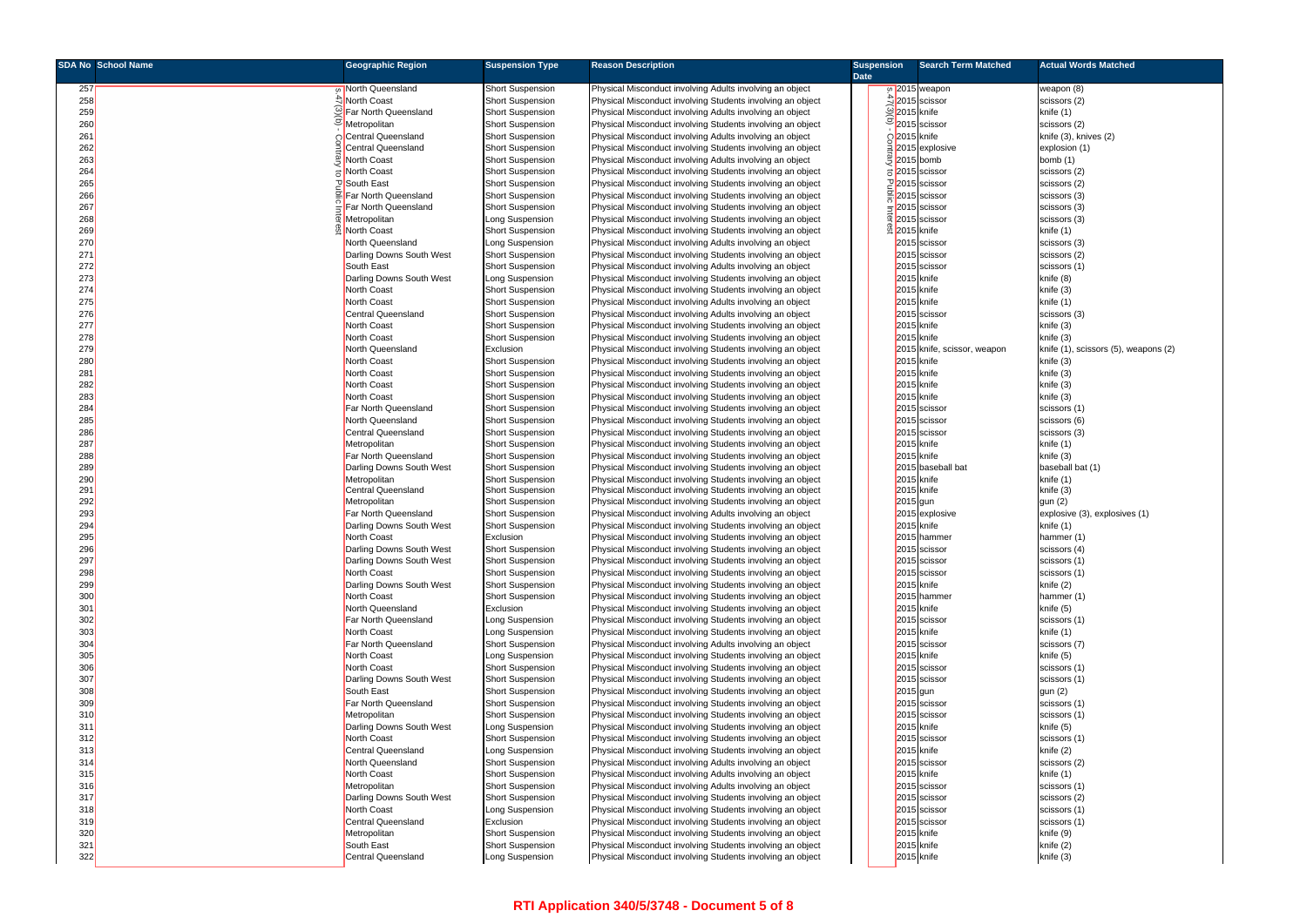|            | <b>SDA No School Name</b> | <b>Geographic Region</b>                              | <b>Suspension Type</b>                             | <b>Reason Description</b>                                                                                                | <b>Suspension</b> |                             | <b>Search Term Matched</b>           | <b>Actual Words Matched</b>          |
|------------|---------------------------|-------------------------------------------------------|----------------------------------------------------|--------------------------------------------------------------------------------------------------------------------------|-------------------|-----------------------------|--------------------------------------|--------------------------------------|
|            |                           |                                                       |                                                    |                                                                                                                          | <b>Date</b>       |                             |                                      |                                      |
| 323        |                           | North Coast                                           | <b>Short Suspension</b>                            | Physical Misconduct involving Students involving an object                                                               |                   |                             | 0 2015 knife, scissor                | knife (3), scissor (1), scissors (1) |
| 324        |                           | Far North Queensland                                  | <b>Short Suspension</b>                            | Physical Misconduct involving Students involving an object                                                               |                   | $\frac{4}{2}$ 2015 knife    |                                      | knife (2)                            |
| 325        |                           | Metropolitan                                          | <b>Short Suspension</b>                            | Physical Misconduct involving Students involving an object                                                               |                   | 2015 knife                  |                                      | Knife (4)                            |
| 326        |                           | <b>North Coast</b>                                    | Short Suspension                                   | Physical Misconduct involving Students involving an object                                                               |                   | $\overline{C}$ 2015 scissor |                                      | scissors (1)                         |
| 327        |                           | Metropolitan                                          | <b>Short Suspension</b>                            | Physical Misconduct involving Students involving an object                                                               |                   | C <sub>2015</sub> gun       |                                      | gun (2)                              |
| 328        |                           | Central Queensland                                    | <b>Short Suspension</b>                            | Physical Misconduct involving Students involving an object                                                               |                   |                             | 흑 2015 scissor                       | scissors (6)                         |
| 329        |                           | North Queensland                                      | <b>Short Suspension</b>                            | Physical Misconduct involving Adults involving an object                                                                 |                   |                             | 말 2015 scissor                       | scissors (1)                         |
| 330<br>331 |                           | <b>South East</b><br><b>South East</b>                | <b>Short Suspension</b><br><b>Short Suspension</b> | Physical Misconduct involving Students involving an object<br>Physical Misconduct involving Adults involving an object   |                   |                             | $\sigma$ 2015 weapon<br>고2015 hammer | weapon (2)                           |
| 332        |                           | Darling Downs South West                              | <b>Short Suspension</b>                            | Physical Misconduct involving Students involving an object                                                               |                   |                             | $\frac{60}{5}$ 2015 scissor          | hammer (1)<br>scissors (1)           |
| 333        |                           | Central Queensland                                    | Exclusion                                          | Physical Misconduct involving Students involving an object                                                               |                   |                             | $=$ 2015 weapon                      | weapon (1)                           |
| 334        |                           | South East                                            | Exclusion                                          | Physical Misconduct involving Students involving an object                                                               |                   |                             | 학 2015 baseball bat                  | baseball bats (1)                    |
| 335        |                           | Far North Queensland                                  | <b>Short Suspension</b>                            | Physical Misconduct involving Students involving an object                                                               |                   | 2015 scissor                |                                      | scissors (1)                         |
| 336        |                           | South East                                            | <b>Short Suspension</b>                            | Physical Misconduct involving Adults involving an object                                                                 |                   |                             | 2015 knife                           | knife (1)                            |
| 337        |                           | North Coast                                           | Long Suspension                                    | Physical Misconduct involving Students involving an object                                                               |                   | 2015 knife                  |                                      | knife (2)                            |
| 338        |                           | Metropolitan                                          | <b>Short Suspension</b>                            | Physical Misconduct involving Students involving an object                                                               |                   |                             | 2015 scissor                         | scissors (1)                         |
| 339        |                           | Far North Queensland                                  | <b>Short Suspension</b>                            | Physical Misconduct involving Adults involving an object                                                                 |                   |                             | 2015 knife                           | knife (2)                            |
| 340        |                           | North Queensland                                      | <b>Short Suspension</b>                            | Physical Misconduct involving Students involving an object                                                               |                   |                             | 2015 scissor                         | scissors (3)                         |
| 341        |                           | Metropolitan                                          | <b>Short Suspension</b>                            | Physical Misconduct involving Students involving an object                                                               |                   |                             | 2015 scissor                         | scissors (2)                         |
| 342        |                           | <b>Central Queensland</b>                             | <b>Short Suspension</b>                            | Physical Misconduct involving Students involving an object                                                               |                   |                             | 2015 knife                           | knife (2)                            |
| 343        |                           | Far North Queensland                                  | <b>Short Suspension</b>                            | Physical Misconduct involving Students involving an object                                                               |                   |                             | 2015 hammer                          | hammer (2)                           |
| 344        |                           | Metropolitan                                          | <b>Short Suspension</b>                            | Physical Misconduct involving Adults involving an object                                                                 |                   |                             | 2015 weapon                          | weapon (1)                           |
| 345        |                           | Metropolitan                                          | Long Suspension                                    | Physical Misconduct involving Adults involving an object                                                                 |                   | 2015 knife                  |                                      | knife (7), knives (2)                |
| 346        |                           | South East                                            | Exclusion<br>Short Suspension                      | Physical Misconduct involving Students involving an object                                                               |                   | 2015 knife                  |                                      | knife (2)                            |
| 347<br>348 |                           | Darling Downs South West<br><b>Central Queensland</b> |                                                    | Physical Misconduct involving Students involving an object<br>Physical Misconduct involving Students involving an object |                   | 2015 knife                  | 2015 knife                           | knife (1)<br>knife (1)               |
| 349        |                           | North Queensland                                      | <b>Short Suspension</b><br><b>Short Suspension</b> | Physical Misconduct involving Students involving an object                                                               |                   |                             | 2015 scissor                         | scissors (2)                         |
| 350        |                           | Central Queensland                                    | <b>Short Suspension</b>                            | Physical Misconduct involving Adults involving an object                                                                 |                   |                             | 2015 device                          | device (1)                           |
| 351        |                           | North Coast                                           | Long Suspension                                    | Physical Misconduct involving Adults involving an object                                                                 |                   | $2015$ gun                  |                                      | gun (2)                              |
| 352        |                           | Metropolitan                                          | Short Suspension                                   | Physical Misconduct involving Adults involving an object                                                                 |                   |                             | 2015 scissor                         | scissors (3)                         |
| 353        |                           | Metropolitan                                          | Long Suspension                                    | Physical Misconduct involving Adults involving an object                                                                 |                   | 2015 knife                  |                                      | knife (2)                            |
| 354        |                           | <b>Central Queensland</b>                             | <b>Short Suspension</b>                            | Physical Misconduct involving Adults involving an object                                                                 |                   |                             | 2015 scissor                         | scissors (1)                         |
| 355        |                           | South East                                            | <b>Short Suspension</b>                            | Physical Misconduct involving Students involving an object                                                               |                   |                             | 2015 hammer                          | hammer (2)                           |
| 356        |                           | Far North Queensland                                  | Short Suspension                                   | Physical Misconduct involving Adults involving an object                                                                 |                   |                             | 2015 scissor                         | scissors (8)                         |
| 357        |                           | South East                                            | Long Suspension                                    | Physical Misconduct involving Students involving an object                                                               |                   |                             | 2015 box-cutter, knife               | Box cutter (1), knife (2)            |
| 358        |                           | North Coast                                           | <b>Short Suspension</b>                            | Physical Misconduct involving Students involving an object                                                               |                   |                             | 2015 scissor                         | scissors (5)                         |
| 359        |                           | Metropolitan                                          | Long Suspension                                    | Physical Misconduct involving Students involving an object                                                               |                   |                             | 2015 scissor                         | scissors (2)                         |
| 360        |                           | Metropolitan                                          | <b>Short Suspension</b>                            | Physical Misconduct involving Students involving an object                                                               |                   |                             | 2015 scissor                         | scissor (1), scissors (2)            |
| 361        |                           | <b>Central Queensland</b>                             | Exclusion                                          | Physical Misconduct involving Students involving an object                                                               |                   |                             | 2015 knife                           | knife (4)                            |
| 362        |                           | South East                                            | Short Suspension                                   | Physical Misconduct involving Students involving an object                                                               |                   |                             | 2015 hammer                          | hammer (1)                           |
| 363        |                           | South East                                            | <b>Short Suspension</b>                            | Physical Misconduct involving Students involving an object                                                               |                   |                             | 2015 explosive                       | explosive (1)                        |
| 364<br>365 |                           | Metropolitan                                          | <b>Short Suspension</b>                            | Physical Misconduct involving Students involving an object                                                               |                   | 2015 knife                  | 2015 knife                           | knife (5)                            |
| 366        |                           | Darling Downs South West<br>South East                | <b>Short Suspension</b><br><b>Short Suspension</b> | Physical Misconduct involving Students involving an object<br>Physical Misconduct involving Students involving an object |                   |                             | 2015 scissor                         | knife (1)<br>scissors (3)            |
| 367        |                           | North Coast                                           | <b>Short Suspension</b>                            | Physical Misconduct involving Adults involving an object                                                                 |                   |                             | 2015 scissor                         | scissors (1)                         |
| 368        |                           | <b>Central Queensland</b>                             | <b>Short Suspension</b>                            | Physical Misconduct involving Students involving an object                                                               |                   | 2015 gun                    |                                      | gun (5)                              |
| 369        |                           | Metropolitan                                          | <b>Short Suspension</b>                            | Physical Misconduct involving Adults involving an object                                                                 |                   |                             | 2015 scissor                         | scissors (1)                         |
| 370        |                           | Far North Queensland                                  | <b>Short Suspension</b>                            | Physical Misconduct involving Students involving an object                                                               |                   |                             | 2015 knife                           | knife (4)                            |
| 371        |                           | Darling Downs South West                              | <b>Short Suspension</b>                            | Physical Misconduct involving Students involving an object                                                               |                   |                             | 2015 scissor                         | scissors (1)                         |
| 372        |                           | Darling Downs South West                              | <b>Short Suspension</b>                            | Physical Misconduct involving Adults involving an object                                                                 |                   |                             | 2015 scissor                         | scissors (9)                         |
| 373        |                           | North Coast                                           | <b>Short Suspension</b>                            | Physical Misconduct involving Students involving an object                                                               |                   |                             | 2015 scissor                         | scissors (1)                         |
| 374        |                           | North Coast                                           | <b>Short Suspension</b>                            | Physical Misconduct involving Students involving an object                                                               |                   |                             | 2015 knife                           | knife (1), knives (1)                |
| 375        |                           | North Queensland                                      | <b>Short Suspension</b>                            | Physical Misconduct involving Students involving an object                                                               |                   |                             | 2015 knife                           | knife (2)                            |
| 376        |                           | Metropolitan                                          | Short Suspension                                   | Physical Misconduct involving Adults involving an object                                                                 |                   |                             | 2015 scissor                         | scissors (2)                         |
| 377        |                           | Central Queensland                                    | Short Suspension                                   | Physical Misconduct involving Students involving an object                                                               |                   |                             | 2015 knife                           | knife (2)                            |
| 378        |                           | South East                                            | Exclusion                                          | Physical Misconduct involving Adults involving an object                                                                 |                   | 2015 knife                  |                                      | knife (5)                            |
| 379        |                           | North Coast                                           | <b>Short Suspension</b>                            | Physical Misconduct involving Students involving an object                                                               |                   |                             | 2015 scissor                         | scissors (3)                         |
| 380        |                           | Metropolitan                                          | <b>Short Suspension</b>                            | Physical Misconduct involving Students involving an object                                                               |                   |                             | 2015 scissor                         | scissors (2)                         |
| 381<br>382 |                           | North Coast<br>Central Queensland                     | <b>Short Suspension</b><br>Exclusion               | Physical Misconduct involving Students involving an object<br>Physical Misconduct involving Students involving an object |                   |                             | 2015 hammer<br>2015 knife            | hammer (1)<br>knife (1)              |
| 383        |                           | Metropolitan                                          | <b>Short Suspension</b>                            | Physical Misconduct involving Students involving an object                                                               |                   |                             | 2015 scissor                         | scissors (3)                         |
| 384        |                           | North Coast                                           | <b>Short Suspension</b>                            | Physical Misconduct involving Adults involving an object                                                                 |                   | 2015 gun                    |                                      | gun (1)                              |
| 385        |                           | South East                                            | <b>Short Suspension</b>                            | Physical Misconduct involving Students involving an object                                                               |                   |                             | 2015 scissor                         | scissors (4)                         |
| 386        |                           | Metropolitan                                          | <b>Short Suspension</b>                            | Physical Misconduct involving Students involving an object                                                               |                   |                             | 2015 knife, sword                    | knife (3), Sword (6)                 |
| 387        |                           | South East                                            | <b>Short Suspension</b>                            | Physical Misconduct involving Students involving an object                                                               |                   |                             | 2015 knife                           | knife (1)                            |
|            |                           |                                                       |                                                    |                                                                                                                          |                   |                             |                                      |                                      |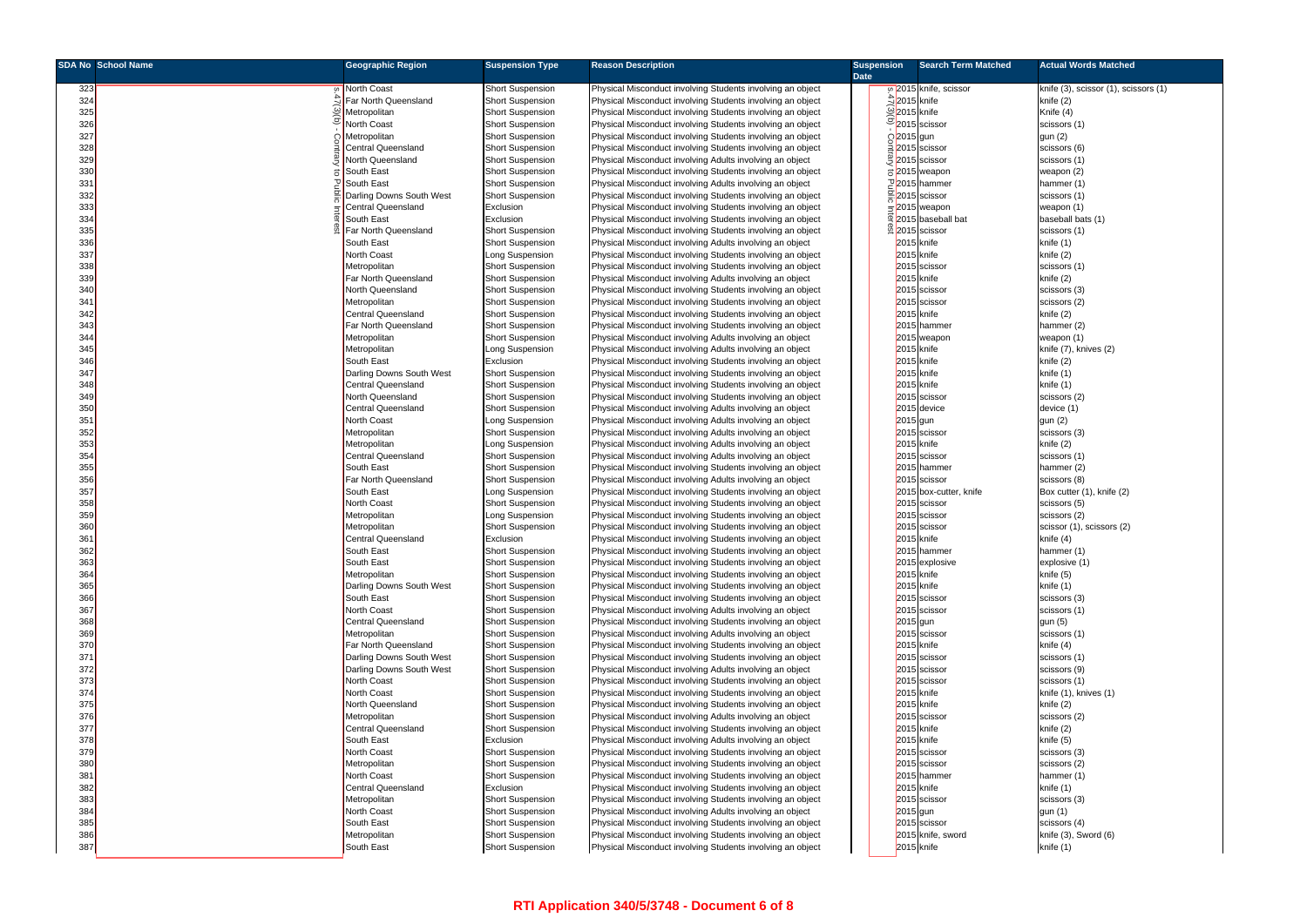|            | <b>SDA No School Name</b> | <b>Geographic Region</b>           | <b>Suspension Type</b>                     | <b>Reason Description</b>                                                                                                | <b>Suspension</b> |                                 | <b>Search Term Matched</b>  | <b>Actual Words Matched</b>             |
|------------|---------------------------|------------------------------------|--------------------------------------------|--------------------------------------------------------------------------------------------------------------------------|-------------------|---------------------------------|-----------------------------|-----------------------------------------|
|            |                           |                                    |                                            |                                                                                                                          | <b>Date</b>       |                                 |                             |                                         |
| 388        |                           | o North Queensland                 | Short Suspension                           | Physical Misconduct involving Students involving an object                                                               |                   |                                 | ຜ /2015 scissor             | scissors (2)                            |
| 389        |                           | Far North Queensland               | <b>Short Suspension</b>                    | Physical Misconduct involving Adults involving an object                                                                 |                   |                                 | <u>4/2015</u> scissor       | scissors (1)                            |
| 390        |                           | ⊠North Coast                       | Short Suspension                           | Physical Misconduct involving Adults involving an object                                                                 |                   |                                 | $\mathbb{Q}/2015$ scissor   | scissors (1)                            |
| 391        |                           | $\boxed{\circ}$ South East         | <b>Short Suspension</b>                    | Physical Misconduct involving Students involving an object                                                               |                   |                                 | $\overline{C}/2015$ scissor | scissors (3)                            |
| 392        |                           | <b>೧</b> North Coast               | <b>Short Suspension</b>                    | Physical Misconduct involving Adults involving an object                                                                 |                   |                                 | C/2015 sword                | sword (1)                               |
| 393        |                           | North Coast                        | Short Suspension                           | Physical Misconduct involving Adults involving an object                                                                 |                   |                                 | 2015 scissor                | scissors (1)                            |
| 394        |                           | South East                         | <b>Short Suspension</b>                    | Physical Misconduct involving Students involving an object                                                               |                   |                                 | /2015 knife                 | knife (2)                               |
| 395        |                           | Darling Downs South West           | <b>Short Suspension</b>                    | Physical Misconduct involving Adults involving an object                                                                 |                   | $\sigma$ <sup>/2015</sup> knife |                             | knife (5)                               |
| 396        |                           | 미 Darling Downs South West         | <b>Short Suspension</b>                    | Physical Misconduct involving Adults involving an object                                                                 |                   |                                 | 고/2015 knife, scissor       | knives (1), scissors (2)                |
| 397        |                           | Central Queensland                 | <b>Short Suspension</b>                    | Physical Misconduct involving Students involving an object                                                               |                   |                                 | $\frac{3}{2}$ /2015 weapon  | weapon (1)                              |
| 398        |                           | Metropolitan                       | <b>Short Suspension</b>                    | Physical Misconduct involving Students involving an object                                                               |                   | $\frac{1}{2}$ /2015 knife       |                             | knife (4)                               |
| 399        |                           | North Queensland                   | <b>Short Suspension</b>                    | Physical Misconduct involving Students involving an object                                                               |                   | <u>ত</u> /2015 knife            |                             | knife (2)                               |
| 400        |                           | 4 North Coast                      | <b>Short Suspension</b>                    | Physical Misconduct involving Students involving an object                                                               |                   | <sub>00</sub> 2015 knife        |                             | knife (5)                               |
| 401        |                           | North Coast                        | <b>Short Suspension</b>                    | Physical Misconduct involving Students involving an object                                                               |                   |                                 | /2015 weapon                | weapon (1)                              |
| 402        |                           | South East                         | <b>Short Suspension</b>                    | Physical Misconduct involving Students involving an object                                                               |                   |                                 | 2015 scissor                | scissors (2)                            |
| 403        |                           | South East                         | <b>Short Suspension</b>                    | Physical Misconduct involving Adults involving an object                                                                 |                   |                                 | 2015 scissor                | scissors (1)                            |
| 404        |                           | Far North Queensland               | <b>Short Suspension</b>                    | Physical Misconduct involving Adults involving an object                                                                 |                   |                                 | 2015 scissor                | scissors (2)                            |
| 405        |                           | Far North Queensland               | Long Suspension                            | Physical Misconduct involving Students involving an object                                                               |                   |                                 | /2015 knife, weapon         | knife (2), weapon (2)                   |
| 406        |                           | South East                         | Exclusion                                  | Physical Misconduct involving Students involving an object                                                               |                   |                                 | $\sqrt{2015}$ knife         | knife (12)                              |
| 407        |                           | North Coast                        | Short Suspension                           | Physical Misconduct involving Adults involving an object                                                                 |                   |                                 | 2015 scissor                | scissors (1)                            |
| 408        |                           | South East                         | Short Suspension                           | Physical Misconduct involving Students involving an object                                                               |                   |                                 | /2015 knife                 | knife (3)                               |
| 409        |                           | Far North Queensland               | <b>Short Suspension</b>                    | Physical Misconduct involving Students involving an object                                                               |                   | /2015                           | scissor                     | scissor (1), scissors (1)               |
| 410        |                           | North Coast                        | <b>Short Suspension</b>                    | Physical Misconduct involving Students involving an object                                                               |                   |                                 | 2015 knife                  | knife (6)                               |
|            |                           | North Coast                        |                                            | Physical Misconduct involving Students involving an object                                                               |                   |                                 | 2015 scissor                |                                         |
| 411        |                           |                                    | <b>Short Suspension</b>                    |                                                                                                                          |                   |                                 |                             | scissors (1)                            |
| 412        |                           | South East                         | <b>Short Suspension</b>                    | Physical Misconduct involving Students involving an object                                                               |                   |                                 | 2015 scissor                | scissor (1), scissors (3)               |
| 413        |                           | South East                         | <b>Short Suspension</b>                    | Physical Misconduct involving Adults involving an object                                                                 |                   |                                 | 2015 scissor                | scissors (2)                            |
| 414        |                           | Metropolitan                       | Short Suspension                           | Physical Misconduct involving Students involving an object                                                               |                   |                                 | 2015 scissor                | scissors (4)                            |
| 415        |                           | South East                         | <b>Short Suspension</b>                    | Physical Misconduct involving Students involving an object                                                               |                   |                                 | 2015 scissor                | scissors (1)                            |
| 416        |                           | Metropolitan                       | Exclusion                                  | Physical Misconduct involving Students involving an object                                                               |                   |                                 | /2015 bomb, knife, weapon   | knife (7), water bombs (1), weapon (3), |
| 417        |                           | North Coast                        | Short Suspension                           | Physical Misconduct involving Students involving an object                                                               |                   |                                 | 2015 scissor                | scissors (1)                            |
| 418        |                           | Metropolitan                       | Short Suspension                           | Physical Misconduct involving Students involving an object                                                               |                   |                                 | 2015 scissor                | scissors (3)                            |
| 419        |                           | Metropolitan<br>North Coast        | Short Suspension                           | Physical Misconduct involving Students involving an object                                                               |                   |                                 | 2015 scissor<br>/2015 knife | scissors (2)                            |
| 420        |                           | Far North Queensland               | <b>Short Suspension</b>                    | Physical Misconduct involving Students involving an object                                                               |                   |                                 | /2015 knife                 | knives (1)                              |
| 421        |                           |                                    | <b>Short Suspension</b>                    | Physical Misconduct involving Students involving an object                                                               |                   |                                 |                             | knife (5)                               |
| 422        |                           | South East<br>Far North Queensland | Short Suspension                           | Physical Misconduct involving Students involving an object                                                               |                   | /2015 gun                       | /2015 knife                 | gun(1)<br>knife (5)                     |
| 423<br>424 |                           | South East                         | Long Suspension                            | Physical Misconduct involving Students involving an object                                                               |                   |                                 | 5 scissor                   |                                         |
| 425        |                           | North Coast                        | <b>Short Suspension</b><br>Long Suspension | Physical Misconduct involving Students involving an object<br>Physical Misconduct involving Students involving an object |                   | /201!<br>/2015                  | hammer                      | scissors (1)<br>hammer (1)              |
| 426        |                           | South East                         | Exclusion                                  | Physical Misconduct involving Students involving an object                                                               |                   |                                 | /2015 knife                 | knife (1)                               |
| 427        |                           | Darling Downs South West           | Short Suspension                           | Physical Misconduct involving Adults involving an object                                                                 |                   |                                 | 2015 scissor                | scissors (2)                            |
| 428        |                           | South East                         | <b>Short Suspension</b>                    | Physical Misconduct involving Students involving an object                                                               |                   |                                 | /2015 knife                 | knife (3), knives (1)                   |
| 429        |                           | South East                         | <b>Short Suspension</b>                    | Physical Misconduct involving Students involving an object                                                               |                   |                                 | /2015 knife                 | knife (4)                               |
| 430        |                           | North Queensland                   | Long Suspension                            | Physical Misconduct involving Students involving an object                                                               |                   |                                 | 2015 scissor                | scissors (3)                            |
| 431        |                           | North Queensland                   | <b>Short Suspension</b>                    | Physical Misconduct involving Adults involving an object                                                                 |                   |                                 | /2015 scissor               | scissors (3)                            |
| 432        |                           | Darling Downs South West           | Short Suspension                           | Physical Misconduct involving Students involving an object                                                               |                   |                                 | /2015 gun                   | gun <sub>(3)</sub>                      |
| 433        |                           | Metropolitan                       | Short Suspension                           | Physical Misconduct involving Adults involving an object                                                                 |                   |                                 | /2015 scissor               | scissors (2)                            |
| 434        |                           | South East                         | Exclusion                                  | Physical Misconduct involving Students involving an object                                                               |                   |                                 | /2015 knife                 | knife (14)                              |
| 435        |                           | North Coast                        | Long Suspension                            | Physical Misconduct involving Students involving an object                                                               |                   |                                 | /2015 knife                 | knife (2)                               |
| 436        |                           | Darling Downs South West           | <b>Short Suspension</b>                    | Physical Misconduct involving Students involving an object                                                               |                   |                                 | /2015 scissor               | scissors (2)                            |
| 437        |                           | North Coast                        | <b>Short Suspension</b>                    | Physical Misconduct involving Students involving an object                                                               |                   |                                 | 2015 scissor                | scissors (1)                            |
| 438        |                           | Metropolitan                       | Long Suspension                            | Physical Misconduct involving Adults involving an object                                                                 |                   |                                 | 2015 scissor                | scissors (1)                            |
| 439        |                           | Metropolitan                       | <b>Short Suspension</b>                    | Physical Misconduct involving Students involving an object                                                               |                   |                                 | 2015 scissor                | scissors (7)                            |
| 440        |                           | Metropolitan                       | <b>Short Suspension</b>                    | Physical Misconduct involving Adults involving an object                                                                 |                   |                                 | 2015 scissor                | scissors (1)                            |
| 441        |                           | South East                         | Long Suspension                            | Physical Misconduct involving Students involving an object                                                               |                   |                                 | /2015 knife                 | knife (5)                               |
| 442        |                           | Far North Queensland               | <b>Short Suspension</b>                    | Physical Misconduct involving Adults involving an object                                                                 |                   |                                 | 2015 scissor                | scissors (2)                            |
| 443        |                           | South East                         | <b>Short Suspension</b>                    | Physical Misconduct involving Students involving an object                                                               |                   |                                 | 2015 scissor                | scissors (1)                            |
| 444        |                           | North Coast                        | <b>Short Suspension</b>                    | Physical Misconduct involving Students involving an object                                                               |                   |                                 | 2015 scissor                | scissors (2)                            |
| 445        |                           | South East                         | <b>Short Suspension</b>                    | Physical Misconduct involving Adults involving an object                                                                 |                   |                                 | 2015 scissor                | scissors (2)                            |
| 446        |                           | Darling Downs South West           | <b>Short Suspension</b>                    | Physical Misconduct involving Students involving an object                                                               |                   |                                 | /2015 knife                 | knife (4)                               |
| 447        |                           | Darling Downs South West           | <b>Short Suspension</b>                    | Physical Misconduct involving Students involving an object                                                               |                   |                                 | /2015 scissor               | scissors (2)                            |
| 448        |                           | <b>Central Queensland</b>          | <b>Short Suspension</b>                    | Physical Misconduct involving Adults involving an object                                                                 |                   |                                 | $\sqrt{2015}$ knife         | pocketknife (1)                         |
| 449        |                           | <b>Central Queensland</b>          | <b>Short Suspension</b>                    | Physical Misconduct involving Students involving an object                                                               |                   |                                 | $\sqrt{2015}$ knife         | knife (1)                               |
| 450        |                           | North Queensland                   | Long Suspension                            | Physical Misconduct involving Adults involving an object                                                                 |                   |                                 | 2015 scissor                | scissors (1)                            |
| 451        |                           | Metropolitan                       | Exclusion                                  | Physical Misconduct involving Students involving an object                                                               |                   |                                 | /2015 knife                 | knife (7)                               |
| 452        |                           | Far North Queensland               | Long Suspension                            | Physical Misconduct involving Students involving an object                                                               |                   |                                 | /2015 box-cutter, knife     | box cutter (1), knife (4)               |
|            |                           |                                    |                                            |                                                                                                                          |                   |                                 |                             |                                         |